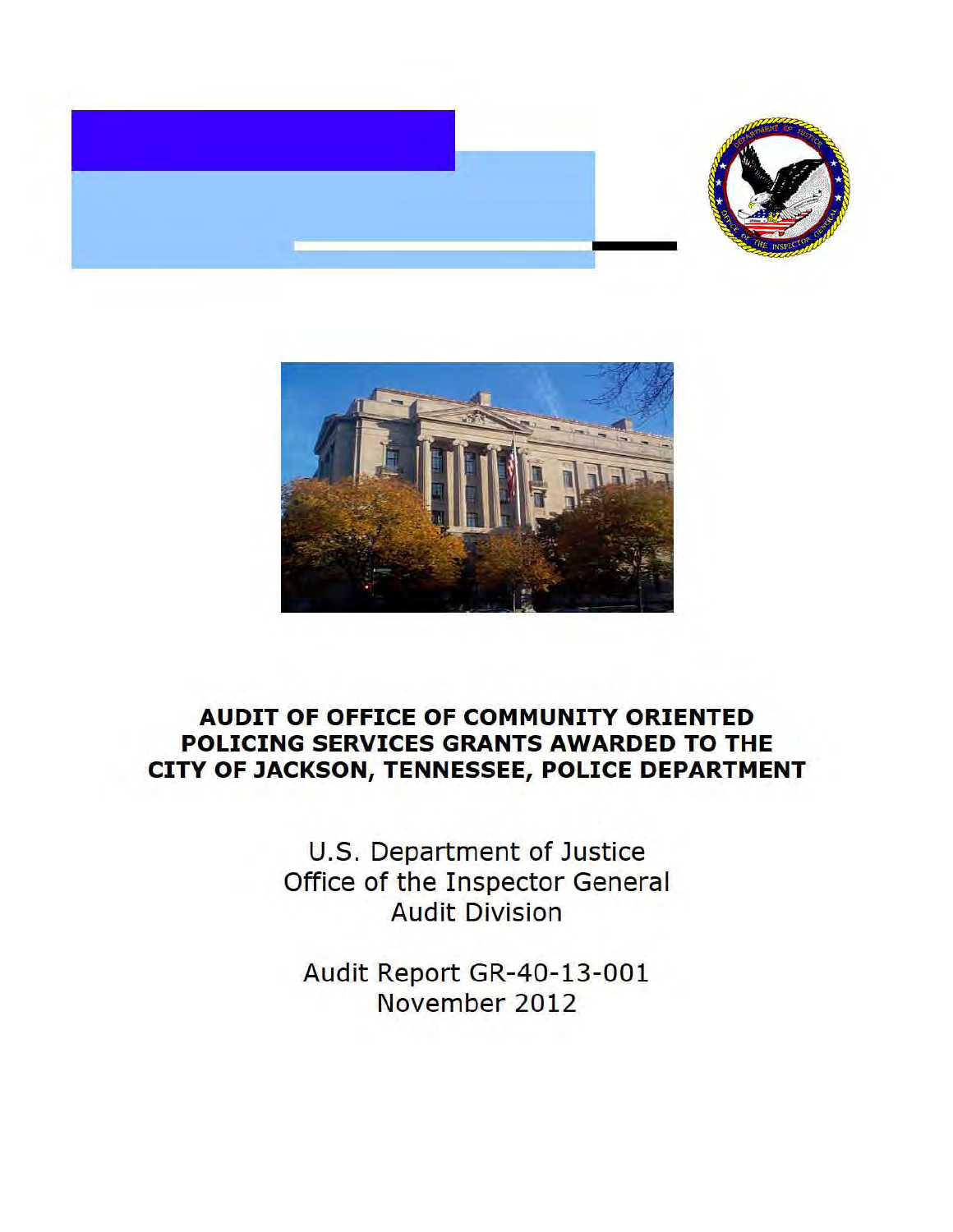# **POLICING SERVICES GRANTS AWARDED TO THE CITY OF JACKSON, TENNESSEE, POLICE DEPARTMENT AUDIT OF OFFICE OF COMMUNITY ORIENTED**

# **EXECUTIVE SUMMARY**

 Police Department. We audited a COPS Hiring Recovery Program (CHRP) grant to fund 10 entry-level sworn officers for 3 years and a COPS Methamphetamine Initiative (METH) grant intended to reduce the programs shown in Exhibit I. The Department of Justice (DOJ), Office of the Inspector General, Audit Division, has completed an audit of Office of Community Oriented Policing Services (COPS) grants awarded to the City of Jackson, Tennessee, production, distribution, and use of methamphetamine. The Police Department was awarded a total of \$2,017,976 to implement the grant

### **EXHIBIT I: OFFICE OF COMMUNITY ORIENTED POLICING SERVICES GRANTS AWARDED TO THE JACKSON POLICE DEPARTMENT**

| <b>GRANT NUMBER</b> | <b>COPS</b><br><b>PROGRAM</b> | <b>AWARD</b><br><b>START DATE</b> | AWARD<br><b>END DATE</b> | <b>AWARD</b><br><b>AMOUNT</b> |
|---------------------|-------------------------------|-----------------------------------|--------------------------|-------------------------------|
| 2009-RK-WX-0809     | <b>CHRP</b>                   | 7/1/2009                          | 6/30/2012                | \$1,568,000                   |
| 2007-CK-WX-0324     | MFTH                          | 9/1/2007                          | 8/31/2010                | \$449,976                     |
| <b>TOTAL:</b>       |                               |                                   |                          | \$2,017,976                   |

Source: COPS

The objective of our audit was to determine whether costs claimed under the grants were allowable, supported, and in accordance with applicable laws, regulations, guidelines, and the terms and conditions of the grant. We also assessed the accuracy of certain data in the Police Department's application for the CHRP grant and its performance in meeting grant objectives and overall accomplishments.

 submitted to COPS in its CHRP grant application. To select CHRP grantees, based on key data submitted by the applicant. While it performed some submitted by grant applicants. As a result, we reviewed the application contained inaccuracies in: (1) the local area unemployment rates for fiscal We found inaccuracies in the information the Police Department COPS developed a methodology that scored and ranked each applicant limited data validity checks, COPS relied heavily on the accuracy of the data statistics the Police Department submitted to COPS and found the application years (FY) 2008 and 2009, and (2) the Police Department's percentage reduction in civilian law enforcement personnel. We also assessed the effect of the Police Department's inaccurate application data and determined that it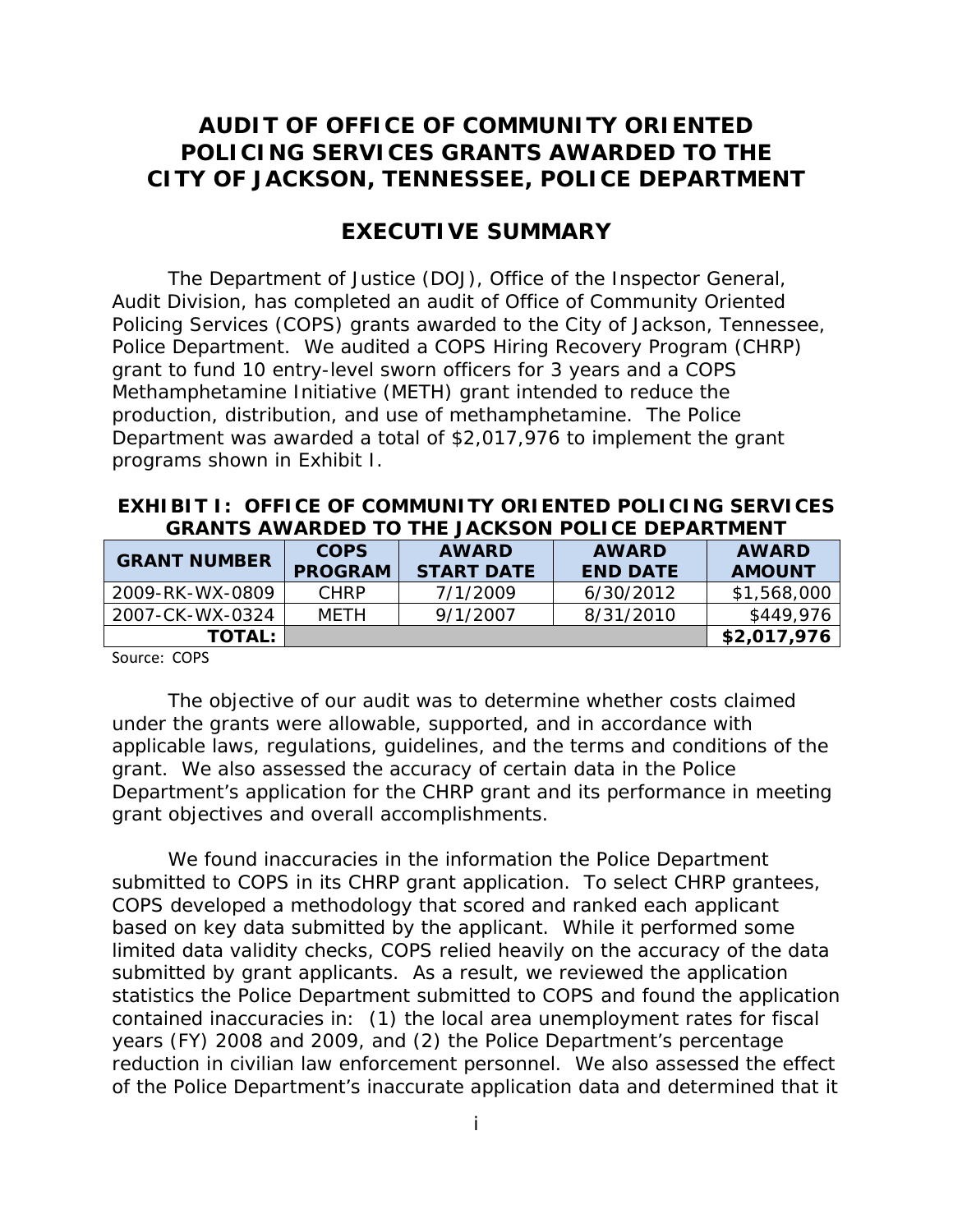that the Police Department enhance its procedures to ensure it submits accurate data for future award applications. We also found the Police Department: did not appear to have affected the suitability of the award. However, to ensure future awards are not affected by inaccurate data, we recommend

- charged \$13,790 in unallowable fringe benefits to the CHRP grant;
- charged \$6,782 in unallowable officer bonuses and associated fringe benefits to the CHRP grant;
- included in its CHRP grant application, \$60,870 for police officer vacation that was already included as part of officer salaries;
- did not adequately track property items bought with grant funds;
- METH grant funds; and • could not account for \$4,743 in property items bought with
- second extension of time to expend the funds and the unspent \$307,885 portion of the grant funds was deobligated and not available to complete the project. • did not complete the METH grant project. According to COPS, the Police Department did not meet the deadline for requesting a

available to complete the project.<br>As a result of our findings, we make four dollar-related of grants. recommendations and three recommendations to improve the management

These items are discussed in further detail in the Findings and Recommendations section of the report. Our audit objectives, scope, and methodology appear in Appendix I.

We discussed the results of our audit with COPS and Police Department officials and have included their comments in the report, as applicable.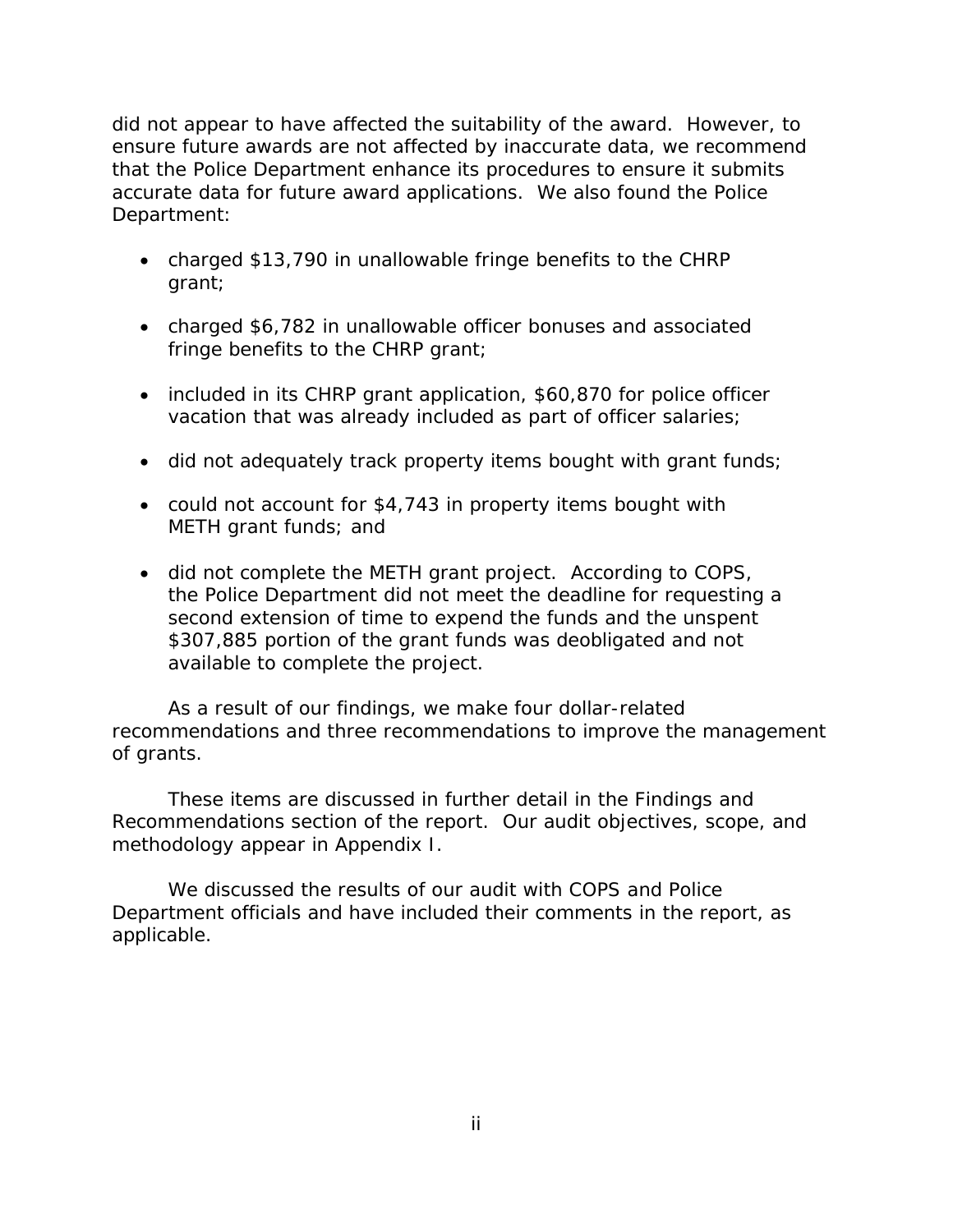# **TABLE OF CONTENTS**

| The Office of Community Oriented Policing Services  1                                                                          |  |
|--------------------------------------------------------------------------------------------------------------------------------|--|
|                                                                                                                                |  |
| COPS Methamphetamine Initiative Program  2                                                                                     |  |
|                                                                                                                                |  |
|                                                                                                                                |  |
|                                                                                                                                |  |
|                                                                                                                                |  |
|                                                                                                                                |  |
|                                                                                                                                |  |
|                                                                                                                                |  |
|                                                                                                                                |  |
| Personnel and Fringe Benefit Expenditures 8                                                                                    |  |
|                                                                                                                                |  |
|                                                                                                                                |  |
|                                                                                                                                |  |
|                                                                                                                                |  |
|                                                                                                                                |  |
|                                                                                                                                |  |
| Compliance with Award Special Conditions17                                                                                     |  |
| Program Performance and Accomplishments 17                                                                                     |  |
|                                                                                                                                |  |
|                                                                                                                                |  |
| OBJECTIVES, SCOPE, AND METHODOLOGY  21<br><b>APPENDIX I -</b>                                                                  |  |
| <b>SCHEDULE OF DOLLAR-RELATED FINDINGS 23</b><br><b>APPENDIX II -</b>                                                          |  |
| APPENDIX III - OFFICE OF COMMUNITY ORIENTED<br>COMMUNITY ORIENTED POLICING SERVICES'<br><b>RESPONSE TO THE DRAFT REPORT 24</b> |  |
| APPENDIX IV - THE CITY OF JACKSON'S RESPONSE TO THE                                                                            |  |
| APPENDIX V - OFFICE OF THE INSPECTOR GENERAL<br>ANALYSIS AND SUMMARY OF ACTIONS<br>NECESSARY TO CLOSE THE REPORT  30           |  |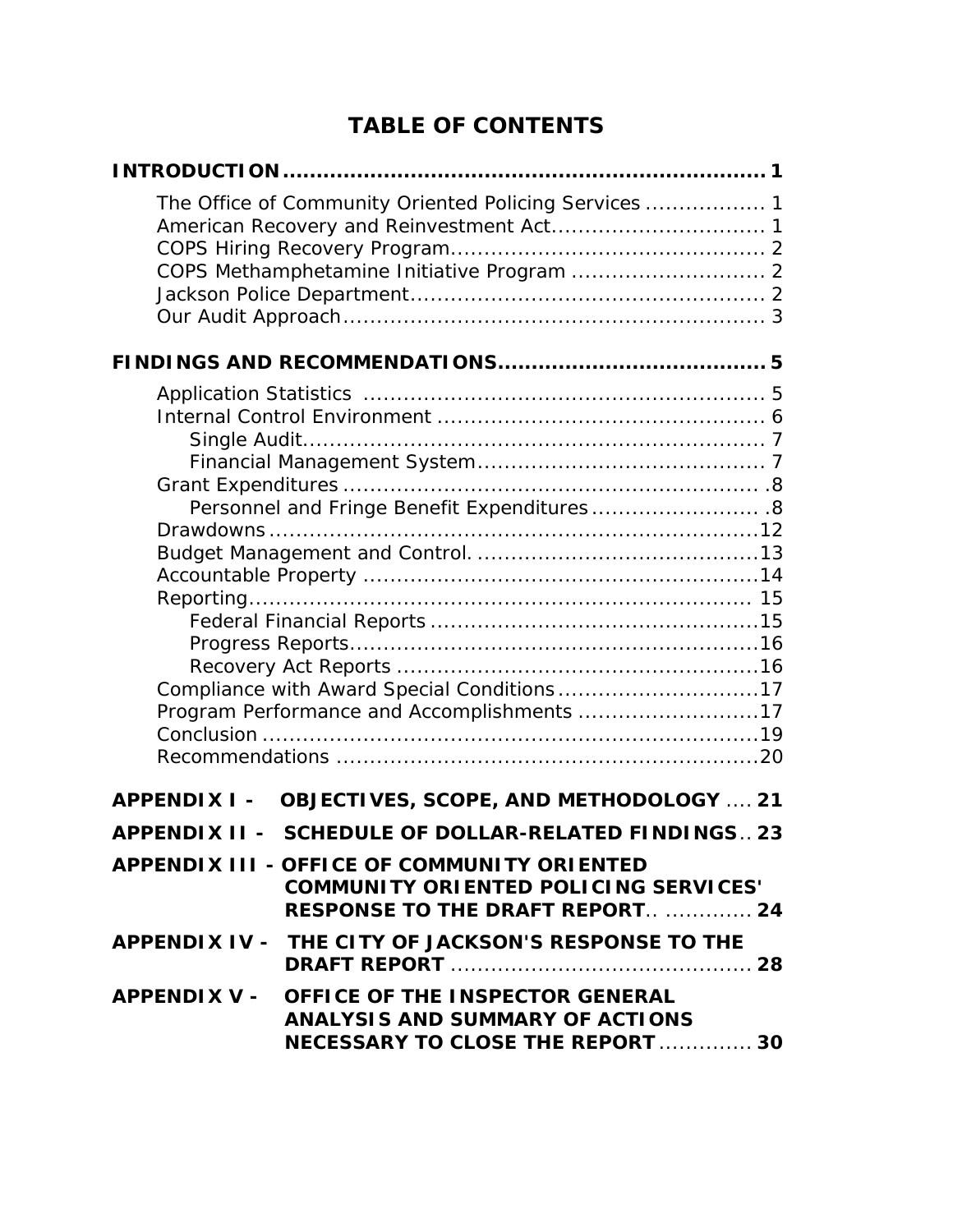# **INTRODUCTION**

<span id="page-4-0"></span> Police Department. We audited a COPS Hiring Recovery Program (CHRP) grant to hire and fund 10 entry-level sworn officers for 3 years and a COPS The Department of Justice (DOJ), Office of the Inspector General, Audit Division, has completed an audit of Office of Community Oriented Policing Services (COPS) grants awarded to the City of Jackson, Tennessee, Methamphetamine Initiative (METH) grant to reduce the production, distribution, and use of methamphetamine. The Police Department was awarded a total of \$2,017,976 to implement the grant programs shown in Exhibit 1.

### **EXHIBIT 1: OFFICE OF COMMUNITY ORIENTED POLICING SERVICES GRANTS AWARDED TO THE JACKSON POLICE DEPARTMENT**

| <b>GRANT NUMBER</b> | <b>COPS</b><br><b>PROGRAM</b> | <b>AWARD</b><br><b>START DATE</b> | <b>AWARD</b><br><b>END DATE</b> | <b>AWARD</b><br><b>AMOUNT</b> |
|---------------------|-------------------------------|-----------------------------------|---------------------------------|-------------------------------|
| 2009-RK-WX-0809     | <b>CHRP</b>                   | 7/1/2009                          | 6/30/2012                       | \$1,568,000                   |
| 2007-CK-WX-0324     | MFTH                          | 9/1/2007                          | 8/31/2010                       | \$449,976                     |
| <b>TOTAL:</b>       |                               |                                   |                                 | \$2,017,976                   |
|                     |                               |                                   |                                 |                               |

Source: COPS

The objective of our audit was to determine whether costs claimed under the grants were allowable, supported, and in accordance with applicable laws, regulations, guidelines, and the terms and conditions of the grants. We also assessed the Police Department's program performance in meeting grant objectives and overall accomplishments.

## **The Office of Community Oriented Policing Services**

 jurisdictions of all sizes across the country. COPS provides funding to state, Within DOJ, COPS assists law enforcement agencies in enhancing public safety through the implementation of community policing strategies in local, and tribal law enforcement agencies and other private entities to hire and train community policing professionals, acquire and deploy cutting-edge crime-fighting technologies, and develop and test innovative policing strategies.

### **American Recovery and Reinvestment Act**

On February 17, 2009, the President signed into law the American Recovery and Reinvestment Act of 2009 (Recovery Act). The purposes of the Recovery Act were to: (1) preserve and create jobs and promote economic recovery; (2) assist those most impacted by the recession; (3) provide investments needed to increase economic efficiency by spurring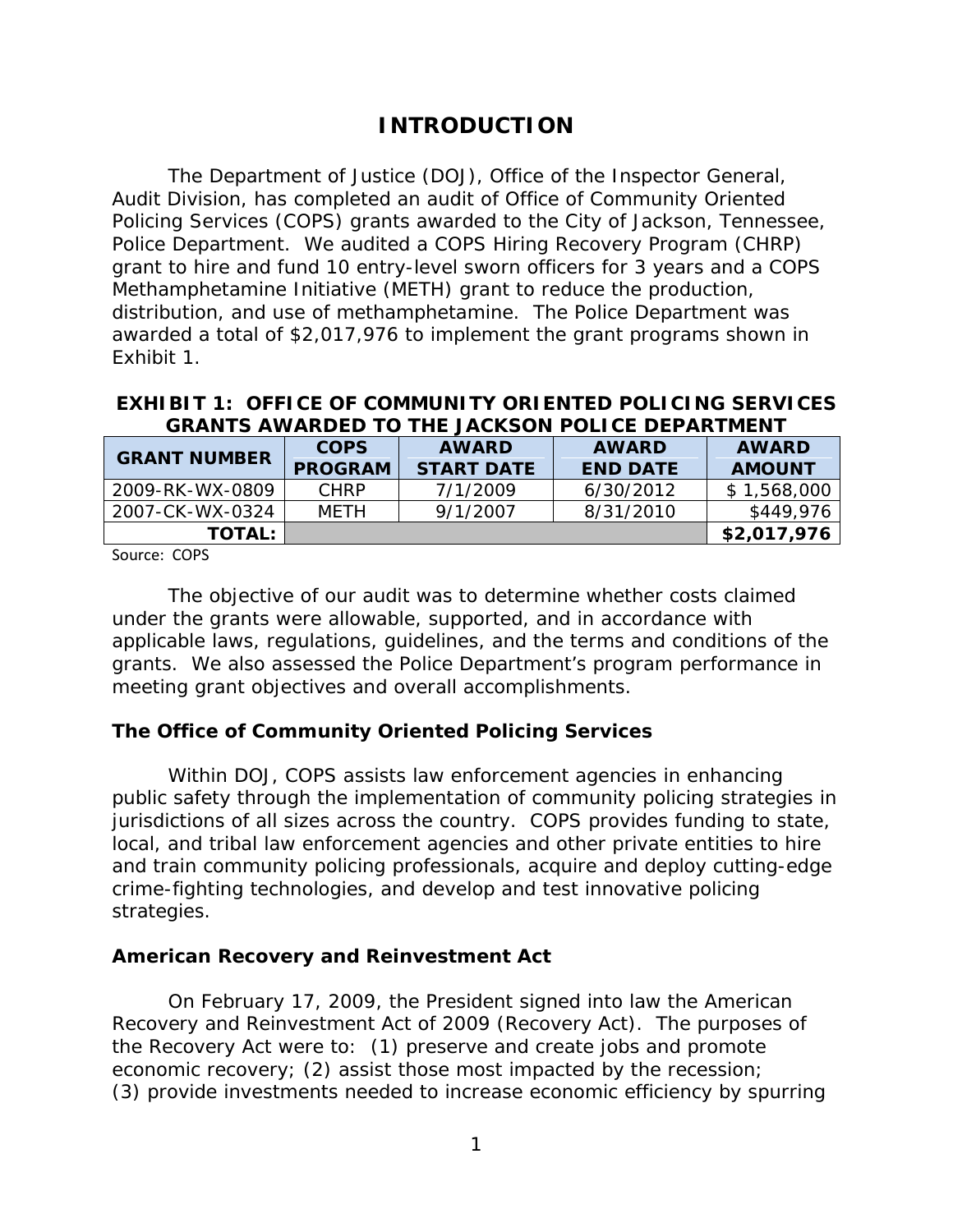<span id="page-5-0"></span> state and local tax increases. technological advances in science and health; (4) invest in transportation, environmental protection, and other infrastructure that will provide long-term economic benefits; and (5) stabilize state and local government budgets in order to minimize reductions in essential services, and avoid

 The Recovery Act provided approximately \$4 billion to DOJ in grant funding to be used to enhance state, local, and tribal law enforcement efforts. Of these funds, \$1 billion was provided to COPS to award as grants for state, local, and tribal governments to hire or retain police officers.

#### **COPS Hiring Recovery Program**

 To distribute the Recovery Act money, COPS established CHRP to hire, in CHRP funding to hire, rehire, and retain 4,699 officers. The grants were fiscal and economic conditions, rates of crime, and community policing activities. rehire, and retain career law enforcement officers. CHRP provided 100 percent of the funding for approved entry-level salaries and benefits (for 3 years) for newly-hired, full-time sworn officer positions, for rehired officers who had been laid off, or for officers who were scheduled to be laid off on a future date. COPS received 7,272 applications requesting funding for approximately 39,000 officer positions. On July 28, 2009, COPS announced its selection of 1,046 law enforcement agencies as recipients of the \$1 billion competitively awarded based on data submitted by each applicant related to

### **COPS Methamphetamine Initiative Program**

 distribution of methamphetamine. The award may be used to address The COPS Methamphetamine Initiative provided direct funding to establish and enhance a variety of problem-solving strategies that will encourage community policing efforts to combat the production, use, and problems or issues in a variety of areas, including child endangerment, enforcement, intelligence gathering, drug courts, partnership development, precursor chemicals, prevention, production, training, and treatment.

### **Jackson Police Department**

 65,000, Jackson is the largest city in rural West Tennessee. It encompasses Tennessee's economic, cultural, and healthcare center. Jackson, Tennessee, the county seat of Madison County, was founded in 1822. It is located approximately 85 miles northeast of Memphis and 120 miles southwest of Nashville. With a population of approximately a land area of approximately 49 square miles and serves as West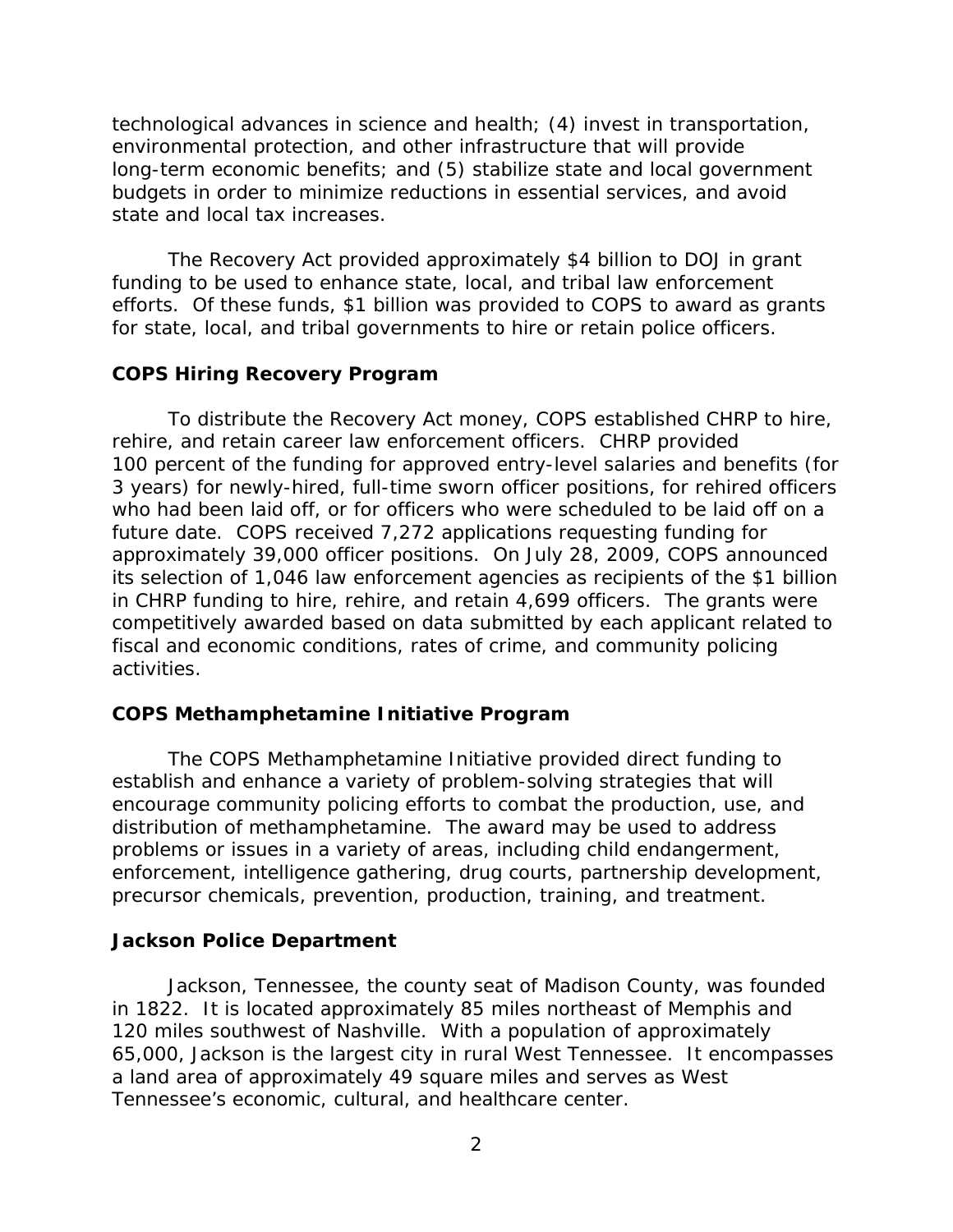<span id="page-6-0"></span> June 30, 2012, the Police Department had 263 personnel, including 220 sworn officers. The mission of the Police Department is to improve the For the city's fiscal year 2012, which runs from July 1, 2011, to quality of life for all citizens of the community by reducing the problems associated with crime, through crime suppression and prevention, jointly educating its officers and the public, and developing a co-active partnership with the community.

## **Our Audit Approach**

 we audit against are contained in the COPS Grant Owner's Manuals and the grant award documents. The Grant Owner's Manuals serve as a reference to Federal Regulations criteria in performing our audit. We tested the Jackson We tested compliance with what we consider to be the most important conditions of the grants. Unless otherwise stated in our report, the criteria assist grantee agencies with the administrative and financial matters associated with grants. The manuals were developed by COPS to ensure that all grantees understand and meet the requirements of the grants. We also considered applicable Office of Management and Budget and Code of Police Department's:

- and accuracy of grantee information submitted in the application; • **CHRP grant application statistics** to determine the completeness
- and accuracy of grantee information submitted in the application;<br>**• internal control environment** to determine whether the financial conditions of the grants; and accounting system and related internal controls were adequate to safeguard grant funds and ensure compliance with the terms and
- conditions of the grants;<br>• **grant expenditures** to determine the accuracy and allowability of costs charged to the grants;
- • **drawdowns** (requests for grant funding) to determine whether requests were adequately supported and if the Police Department managed grant receipts in accordance with federal requirements;
- **budget management and control** to determine whether the Police Department adhered to the COPS-approved budgets for the expenditure of grant funds;
- **accountable property** to determine whether the Police Department acquired with grant funding; had effective procedures for managing and safeguarding assets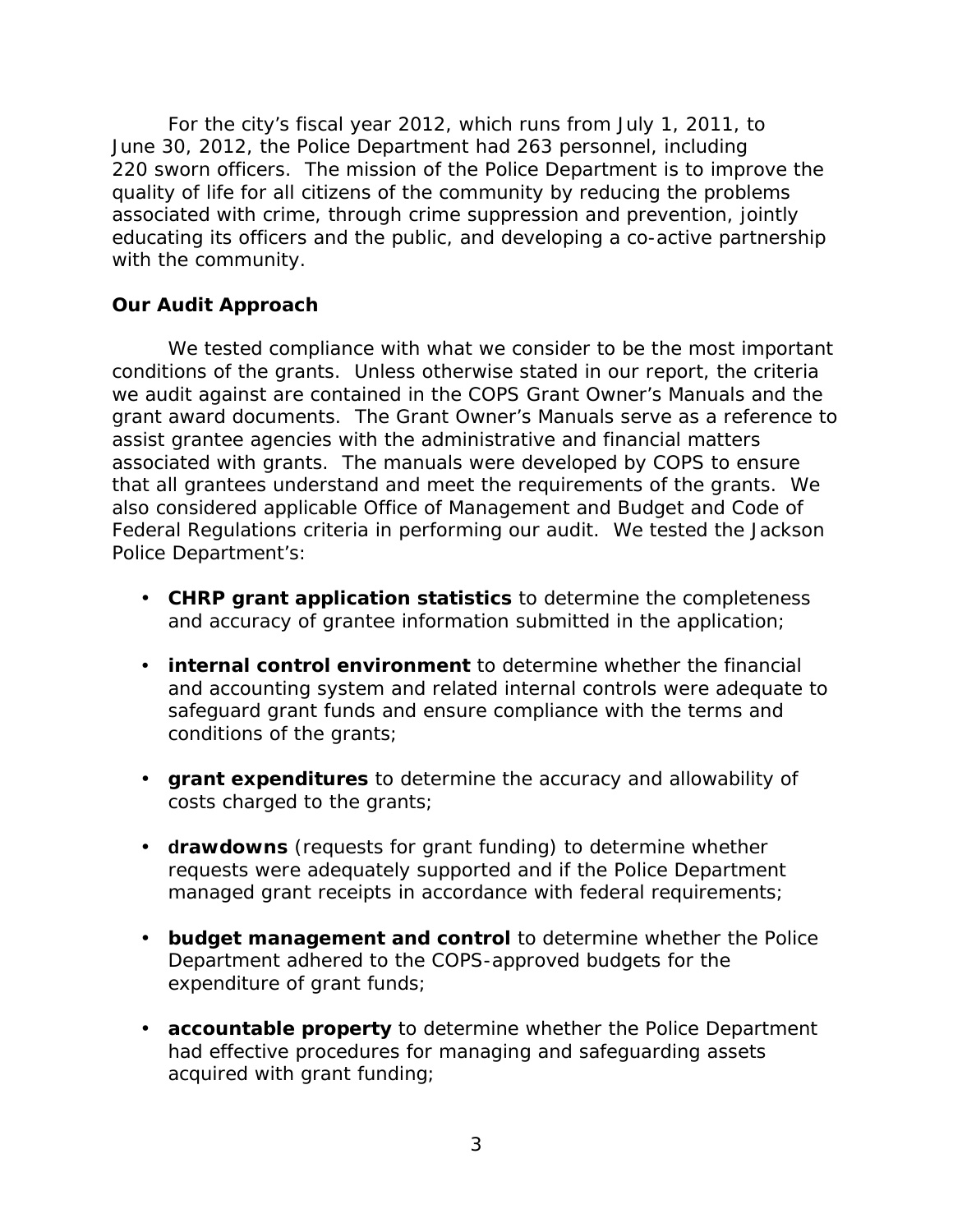- **reporting** to determine whether the required periodic Federal submitted on time and accurately reflect grant activity; Financial Reports, Progress Reports, and Recovery Act Reports were
- specified in the grant award documents; and • **compliance with award special conditions** to determine whether the Police Department complied with all of the terms and conditions
- • **program performance and accomplishments** to determine if the Police Department met or is capable of meeting the grants' objectives.

These items are discussed in detail in the Findings and Recommendations section of the report. Our audit objectives, scope, and methodology are discussed in Appendix I.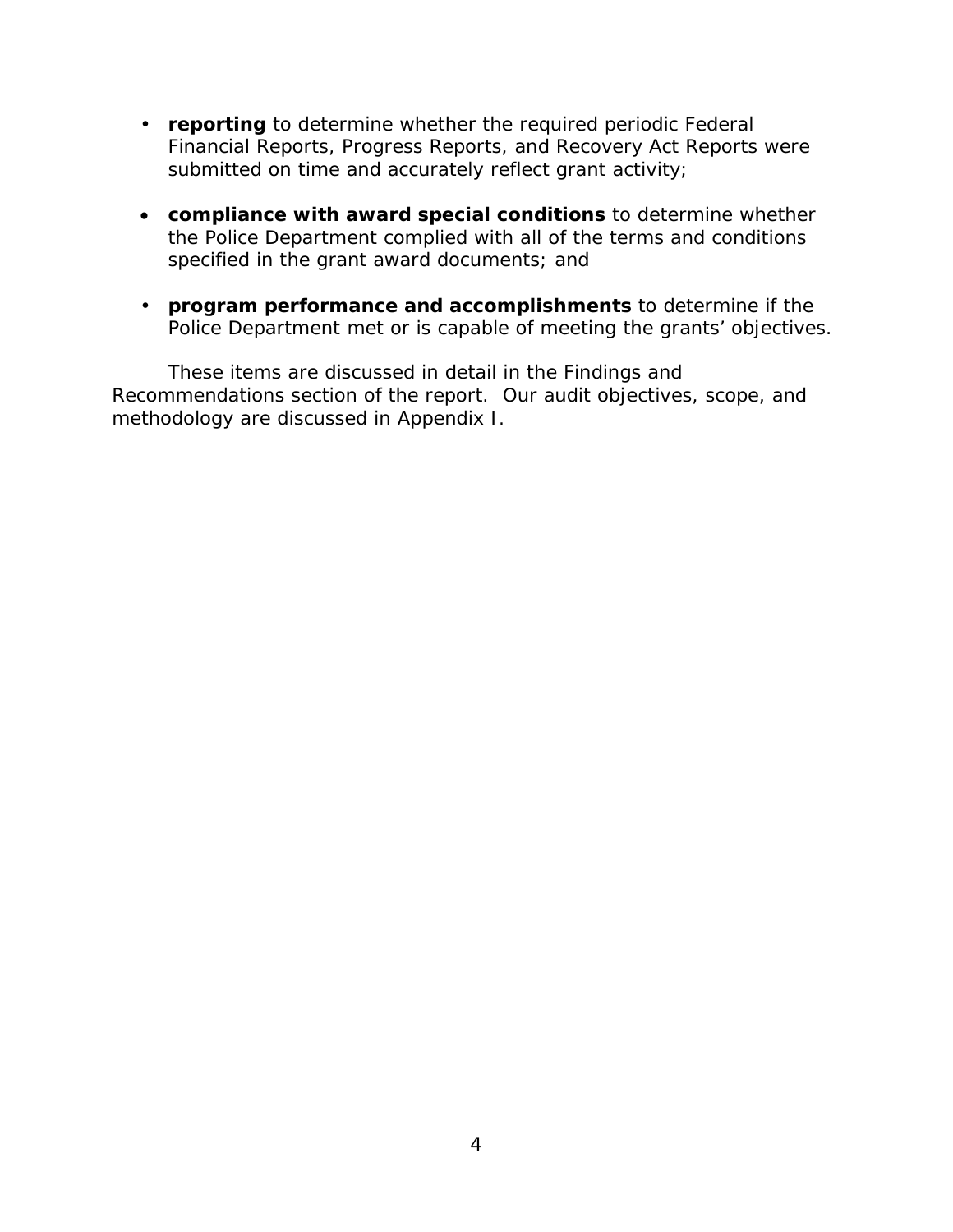# **FINDINGS AND RECOMMENDATIONS**

<span id="page-8-0"></span> Department made salary, fringe benefit, and bonus payments the cost of fringe benefits in its CHRP grant application. For the were unaccounted for. The Police Department also encountered improve the management of grants. The Police Department's CHRP grant application contained three instances of incorrect data, but the incorrect data did not appear to have affected the suitability of the award. The Police that exceeded or were not included in budgeted amounts approved by COPS. The Police Department also overestimated METH grant, the Police Department did not adequately track property items bought with grant funds and some items bought delays in implementing its METH grant project. After 3 years, two-thirds of the grant funds that had not been spent were deobligated and the Police Department was not able to complete the METH grant project. As a result of our audit, we make four dollar-related recommendations and three recommendations to

## **Application Statistics**

l

 performed some limited data validity checks, COPS relied heavily on the accuracy of the data submitted by grant applicants. In the CHRP Application the accuracy of the crime data submitted by applicants was inadequate.<sup>1</sup> As applications. However, we were unable to determine the number of To select CHRP grantees, COPS developed a methodology that scored and ranked applicants based on data related to their fiscal and economic conditions, rates of crime, and community policing activities. In general, the applicants experiencing more fiscal and economic distress, exhibiting higher crime rates, and demonstrating well-established community policing plans received higher scores and were more likely to receive a grant. While COPS Guide, COPS reminded applicant agencies to provide accurate agency information as this information may be used, along with other data collected, to determine funding eligibility. In our May 2010 report of the COPS grant selection process, we found that the validation process COPS used to ensure a result, some agencies may have received grant funds based on inaccurate applications that included inaccurate data.

 During this audit, we obtained documentation from the Police Department to support the information it submitted to COPS to secure the CHRP grant, and we found inaccuracies in the information submitted in the

 1 U.S. Department of Justice, Office of the Inspector General, *A Review of the Selection Process for the COPS Hiring Recovery Program,* Audit Report 10-25, (May 2010).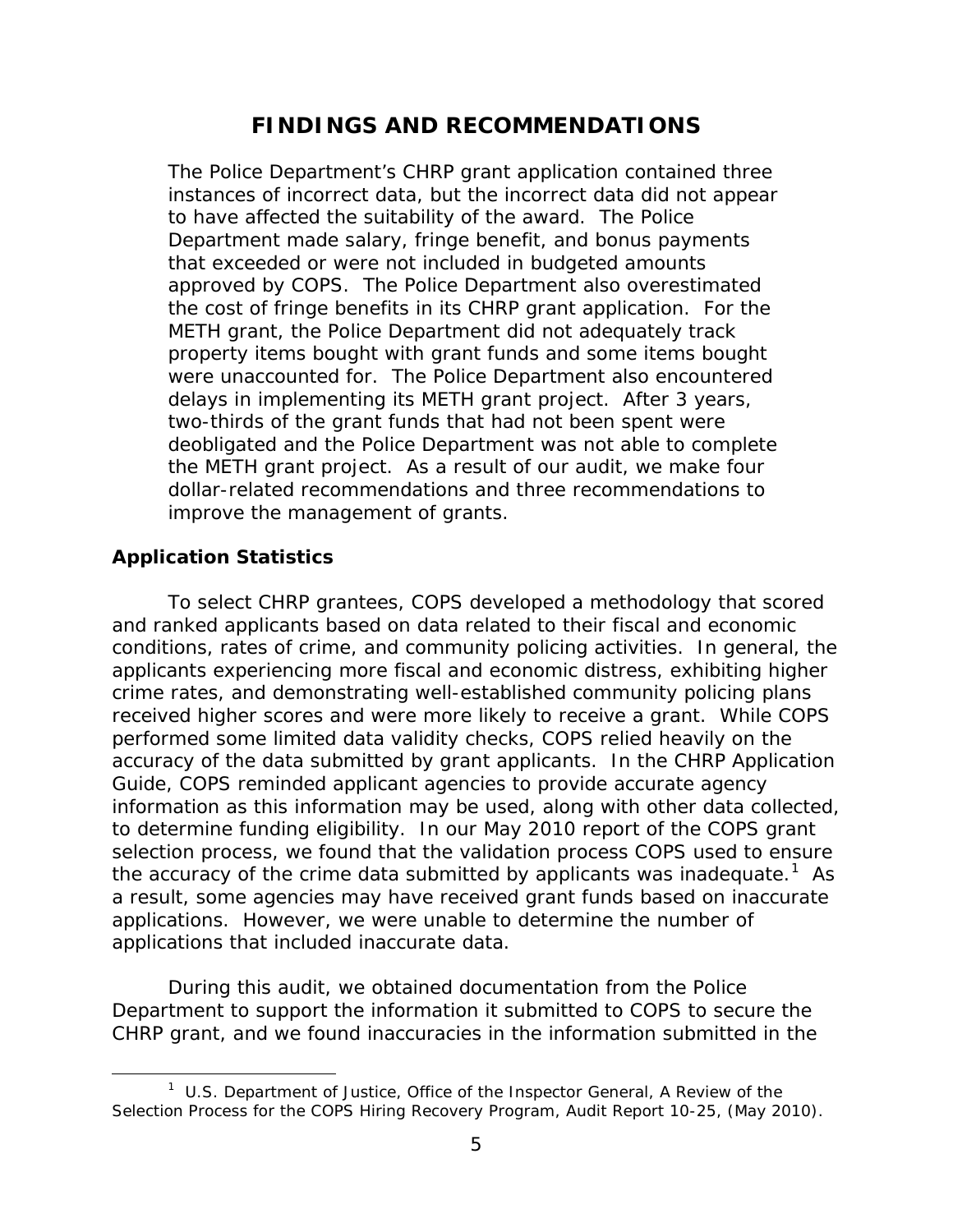CHRP application. Specifically, we found inaccuracies in the application data regarding unemployment rates for FYs 2008 and 2009, and the reduction in civilian law enforcement personnel. Exhibit 2 identifies the difference in the statistics reported in the application and the actual supported statistic.

| APPLICATION BY THE JACKSON POLICE DEPARTMENT              |                 |               |                   |  |
|-----------------------------------------------------------|-----------------|---------------|-------------------|--|
| <b>STATISTIC</b>                                          | <b>REPORTED</b> | <b>ACTUAL</b> | <b>DIFFERENCE</b> |  |
| Unemployment Rate, January<br>2008                        | 8.2 percent     | 6.3 percent   | 1.9               |  |
| Unemployment Rate, January<br>2009                        | 3.8 percent     | 9.4 percent   | (5.6)             |  |
| Reduction in Civilian Law<br><b>Enforcement Personnel</b> | 2.0 percent     | 7.2 percent   | (5.2)             |  |

# **EXHIBIT 2: STATISTICS REPORTED IN THE CHRP GRANT APPLICATION BY THE JACKSON POLICE DEPARTMENT<sup>2</sup>**

Source: Jackson Police Department 2009 CHRP Grant Application

The Police Department official we spoke to could not explain the differences in the reported statistics. For the unemployment rates, we used data from U.S. Department of Labor, Bureau for Labor Statistics. The Police

 Department official said he may have used a different source to report data. Because the application information was used to determine the that the inaccurate data did not appear to have affected the suitability of the award. As a result, we do not question the award of the CHRP grant to Jackson. grantee's eligibility to receive the grant, we analyzed the effect of the inaccurate data that Jackson submitted in its application. We determined

 and information submitted to awarding agencies is accurate. In this case, have a substantial effect on award decisions. As a result, we recommend Because the data that grantees submit are relied upon to award substantial grants, we believe it is vital that grantees ensure that the data the Police Department's inaccurate application data did not significantly affect the suitability of its award. Nonetheless, future inaccurate data may that the Police Department establish procedures to ensure it submits accurate information for its future grant applications.

### **Internal Control Environment**

 $\overline{\phantom{a}}$ 

We reviewed the City of Jackson's financial management system, policies and procedures, and Single Audit Reports to assess the risk of

 $2$  The actual statistics for unemployment rates are based on U.S. Department of Labor, Bureau for Labor Statistics data. The actual statistic for the reduction in civilian law enforcement personnel was based on data provided by the City of Jackson.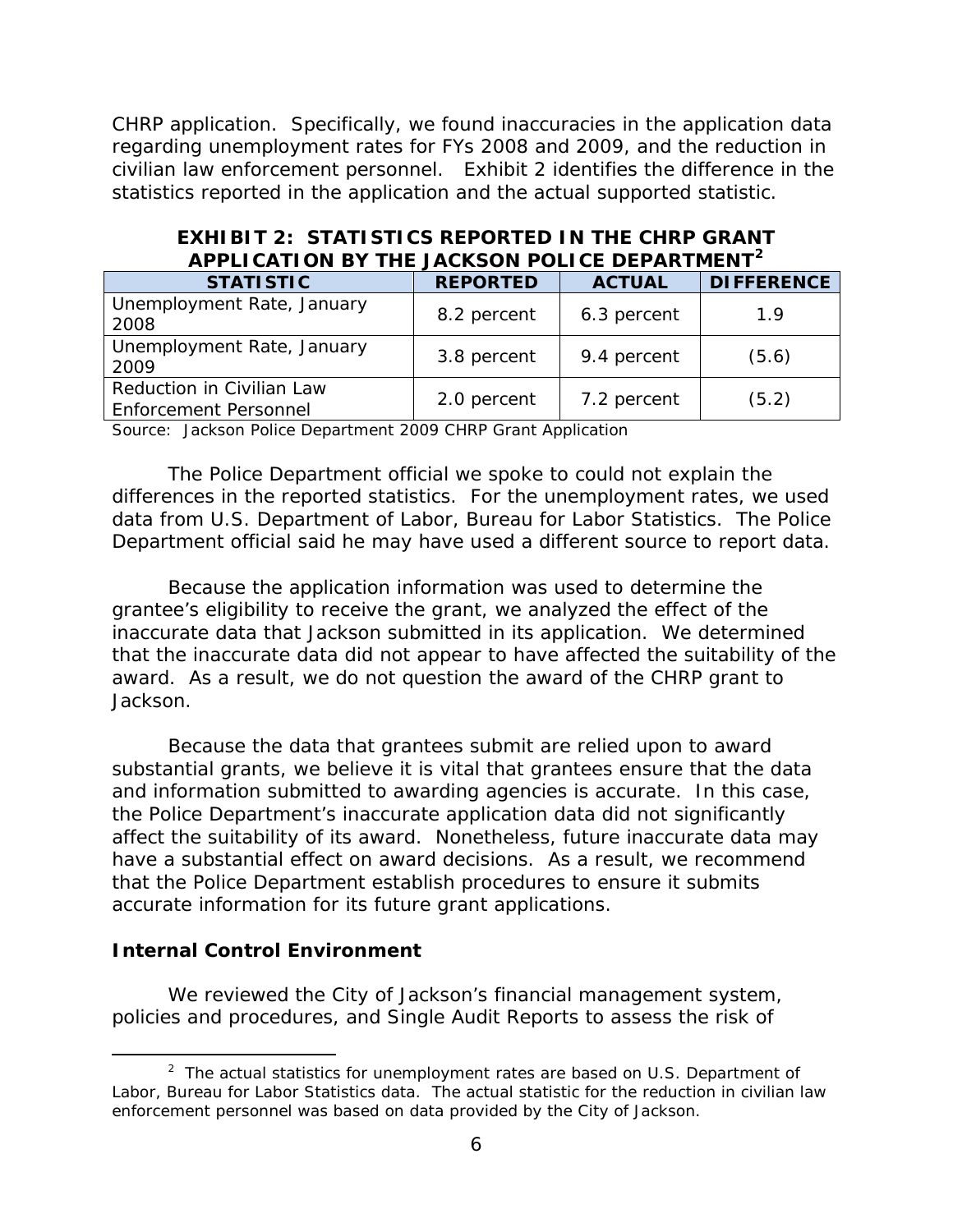<span id="page-10-0"></span> grant programs to further assess risk. non-compliance with laws, regulations, guidelines, and terms and conditions of the grants. The city serves as the fiscal agent for the grants we audited. We also interviewed management and key personnel with knowledge of the

### *Single Audit*

 following year. The city's federal expenditures were \$5,104,547 in FY 2010 and \$7,701,204, in FY 2011, which required the city to undergo a Single independent auditor. According to Office of Management and Budget Circular A-133, an entity expending more than \$500,000 in federal funds in a year is required to perform a Single Audit annually, with the report due no later than 9 months after the end of the fiscal year. The city's fiscal year runs from July 1 through June 30 with the Single Audit report due by March 31 of the Audit. We reviewed the city's Single Audit reports for FYs 2010 and 2011. Both reports were issued by the due dates and were signed by the

 Act funds within the FHA grant. As part of this finding, the associated segregated within the general ledger as required by the grant. The city prepared a risk assessment as part of its corrective action. The FY 2010 Single Audit identified one finding involving Department of Transportation, Federal Highway Administration (FHA) grant funds. The city did not formally adopt a risk assessment as it relates to the Recovery revenues and expenses for the Recovery Act portion of the grant were not

 part of its corrective action plan, the city was revising reimbursement originally considered unallowable. The auditors also identified two issues The FY 2011 Single Audit identified one finding involving grant funds. The city expended a material amount of funds related to a disaster that the Federal Emergency Management Agency (FEMA) considered to be unallowable due to the lack of documentation. The report stated that as requests submitted to FEMA to obtain reimbursement for expenditures that could affect federal awards – timesheets were not signed by a supervisor and expenditures exceeded appropriated amounts in several of the city's designated account funds.

 The city addressed the findings in both Single Audit reports. The reports identified no findings related to DOJ grant funds.

#### *Financial Management System*

 Police Department and other city officials regarding the financial We reviewed the city's financial management system and interviewed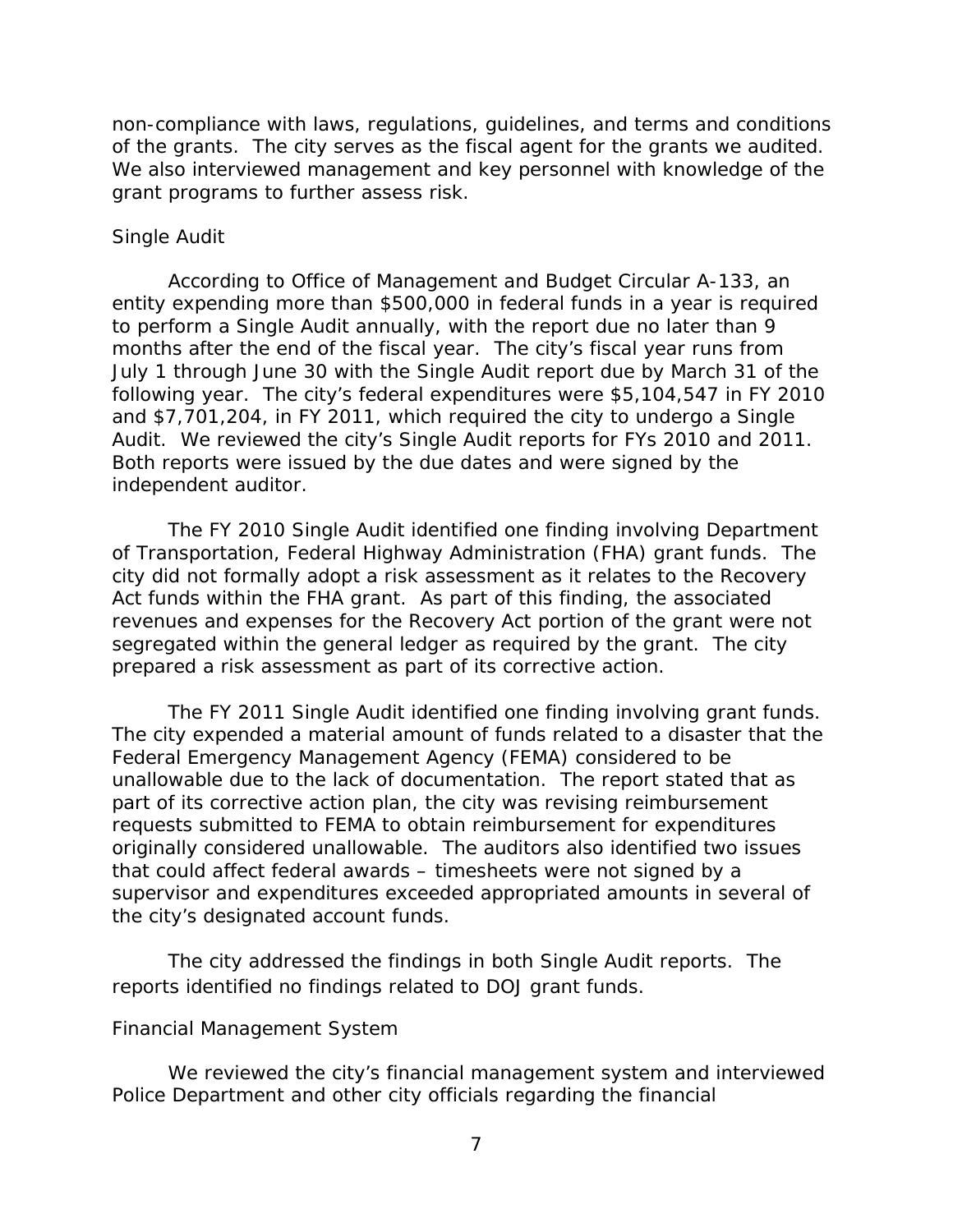<span id="page-11-0"></span> management. Grant fund drawdowns were based on expenses posted to the management system. management system. The city is responsible for the fiscal portion of grant general ledger each quarter. These reimbursements were electronically deposited into a City of Jackson general account, applied to the general ledger assigned to the grants, and tracked in the accounting system. The city's policies and procedures appeared to ensure timely and accurate records and payment. We did not identify weaknesses in the city's financial

## **Grant Expenditures**

### *Personnel and Fringe Benefit Expenditures*

 full-time entry-level law enforcement officers for 3 years. The budget for Both grants included personnel expenditures. The budget for the CHRP grant included \$1,568,000 for salary and fringe benefits for 10 new the METH grant included \$90,751 for salary and fringe benefits for a Methamphetamine Initiative Coordinator for 2 years and \$51,865 for overtime for police officers.

## *CHRP Grant*

 According to the COPS CHRP Grant Owners' Manual, grants cover 3 years. Grant funding is for the entry-level salary and fringe benefits in effect at the time of the application. Any costs above the approved entry-100 percent of the approved entry-level salary and fringe benefits of each newly-hired or rehired full-time sworn career law enforcement officer over level salaries and fringe benefits are the responsibility of the agency.

 At the time of our audit, Jackson had drawn down \$1,024,319 of the grant funds for salaries and fringe benefits. We judgmentally selected two attendance records. We also compared officer pay rates and positions to non-consecutive pay periods and tested whether costs charged to the grant were computed correctly, accurately recorded, and supported by time and those in the grant budgets approved by COPS.

We found that costs charged to the grant were computed correctly, accurately recorded in the accounting records, and supported by time and attendance records. However, we found that the Police Department exceeded the maximum allowable amount for salaries and fringe benefits for some officers. Consequently, we expanded our testing of salaries and fringe benefits to all \$1,024,319 that had been charged to the CHRP grant at the time of our audit.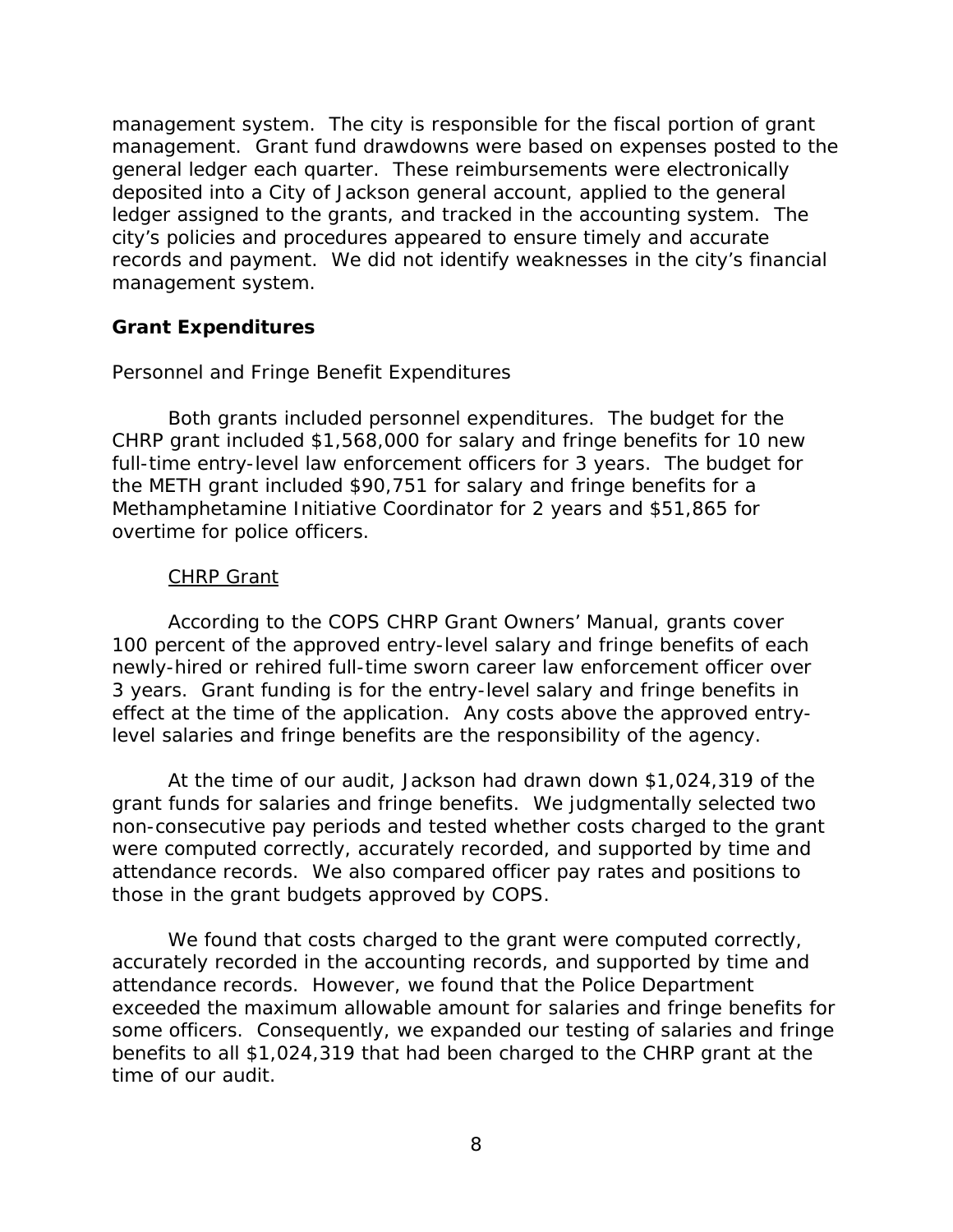grant than the budgeted amount approved by COPS. However, two officers' salaries exceeded the allowable budgeted amount. Exhibit 3 shows the We found that, overall, the city charged \$7,425 less salaries to the budgeted entry level salary, actual salary, and overpayments for the two officers.

| UNITI ITUMPEIN 2007 INN TIYA UUU7 |                                  |                                |                    |  |
|-----------------------------------|----------------------------------|--------------------------------|--------------------|--|
| <b>EMPLOYEE</b>                   | <b>BUDGETED</b><br><b>SALARY</b> | <b>ACTUAL</b><br><b>SALARY</b> | <b>OVERPAYMENT</b> |  |
| Entry-Level Year 1                |                                  |                                |                    |  |
| Employee 2470                     | \$32,700                         | \$33,011                       | \$311              |  |
| Employee 2474                     | \$32,700                         | \$39,811                       | \$7,111            |  |
| Entry-Level Year 2                |                                  |                                |                    |  |
| Employee 2474                     | \$35,750                         | \$41,495                       | \$5,745            |  |
| Entry-Level Year $33$             |                                  |                                |                    |  |
| Employee 2474                     | \$5,877                          | \$6,500                        | \$623              |  |
| <b>Total Overpayment:</b>         |                                  |                                | \$13,790           |  |

**EXHIBIT 3: BUDGETED SALARIES VERSUS ACTUAL SALARIES FOR GRANT NUMBER 2009-RK-WX-0809** 

Source: City of Jackson Employee Earning Records

 $\overline{\phantom{a}}$ 

 "lateral-entry" program and their pay was based on the lateral-entry scale officers.<sup>4</sup> We questioned the \$13,790 overpayment of salaries as amounts for an officer above the ceiling amounts are unallowable. July 31, 2012, grant fund drawdown by \$13,790. A grantee official told us that both officers were hired under the city's instead of entry-level salary and fringe benefits for sworn law enforcement unallowable because they exceeded the budgeted amount. The budgeted amount, which is the entry-level salary, is the ceiling for payments under the grant. There were no minimums for salaries or fringe benefits. Any We discussed the overpayment of salaries with city officials. On July 19, 2012, the city corrected the \$13,790 overpayment of salaries by removing these costs from its accounting records and reducing its

 budgeted amounts approved by COPS. However, seven officers' fringe benefit payments exceeded the budgeted amounts by \$21,610. Exhibit 4 We also tested fringe benefits charged to the grants and found that, overall, the city charged \$15,114 less fringe benefits to the grants than the

 $3$  We tested expenditures through December 31, 2011, and year 3 had included only four pay periods for this employee. The amounts reflect budgeted and paid amounts for those four pay periods. Budgeted salaries are prorated for a partial year of employment.

 $4$  Under the lateral-entry program, the Police Department hires experienced officers. The program allows the city to hire officers who are already trained. The program allows the city to save funding for training costs.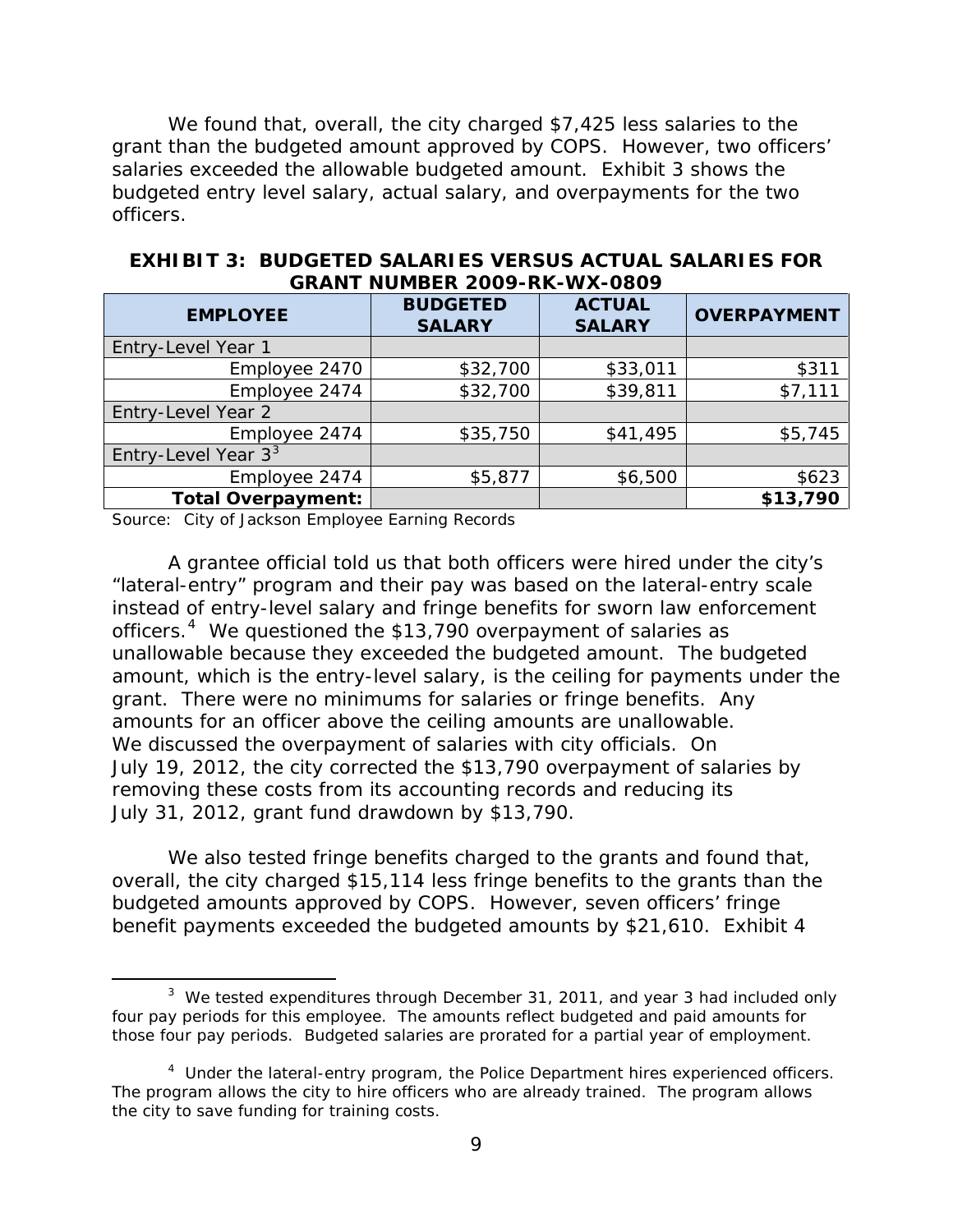shows the difference in the budgeted fringe benefits, actual fringe benefits, and overpayments to the seven officers.

| <b>EMPLOYEE</b>            | <b>BUDGETED</b><br><b>FRINGE</b><br><b>BENEFITS</b> | <b>FRINGE</b><br><b>BENEFITS PAID</b> | <b>OVERPAYMENT</b> |
|----------------------------|-----------------------------------------------------|---------------------------------------|--------------------|
| Entry-Level Year 1         |                                                     |                                       |                    |
| Employee 2470              | \$15,429                                            | \$18,453                              | \$3,024            |
| Employee 2471              | \$15,429                                            | \$16,357                              | \$928              |
| Employee 2472              | \$15,429                                            | \$17,993                              | \$2,564            |
| Employee 2473              | \$15,429                                            | \$18,120                              | \$2,691            |
| Employee 2474              | \$15,429                                            | \$20,415                              | \$4,986            |
| Employee 2477              | \$12,462                                            | \$13,977                              | \$1,515            |
| Employee 2479              | \$15,429                                            | \$16,966                              | \$1,537            |
| Entry-Level Year 2         |                                                     |                                       |                    |
| Employee 2470              | \$241                                               | \$471                                 | \$229              |
| Employee 2471              | \$16,736                                            | \$17,132                              | \$396              |
| Employee 2473              | \$12,230                                            | \$12,874                              | \$643              |
| Employee 2474              | \$16,736                                            | \$19,677                              | \$2,941            |
| Entry-Level Year 3         |                                                     |                                       |                    |
| Employee 2472              | \$2,767                                             | \$2,865                               | \$98               |
| Employee 2474              | \$2,767                                             | \$2,824                               | \$57               |
| <b>Total Overpayments:</b> |                                                     |                                       | \$21,610           |

### **EXHIBIT 4: BUDGETED FRINGE BENEFITS VERSUS ACTUAL FRINGE BENEFITS PAID FOR GRANT NUMBER 2009-RK-WX-0809<sup>5</sup>**

Source: City of Jackson Employee Earnings Records

l

 by COPS. On July 19, 2012, the city removed \$7,820 of these fringe grant fund drawdown by \$7,820, which leaves \$13,790 in remaining We questioned the \$21,610 in excess fringe benefit payments as unallowable because those costs exceeded the maximum amounts approved benefits costs from its accounting records and reduced its July 31, 2012, unallowable fringe benefits.

 A Police Department official told us that the budgeted amounts for employer contribution rate for retirement to 20.76 percent. The retirement contribution rate changes every 2 years. A City of Jackson official told us fringe benefits that were in the Final Funding Memorandum from COPS were based on projected numbers and estimates. The city exceeded the approved amounts because on July 1, 2010, the State of Tennessee raised the

 $5$  Budgeted fringe benefits for some officers are prorated because the officers worked less than a full year. Some overpayments do not equal the difference between the budgeted and actual amounts because of rounding.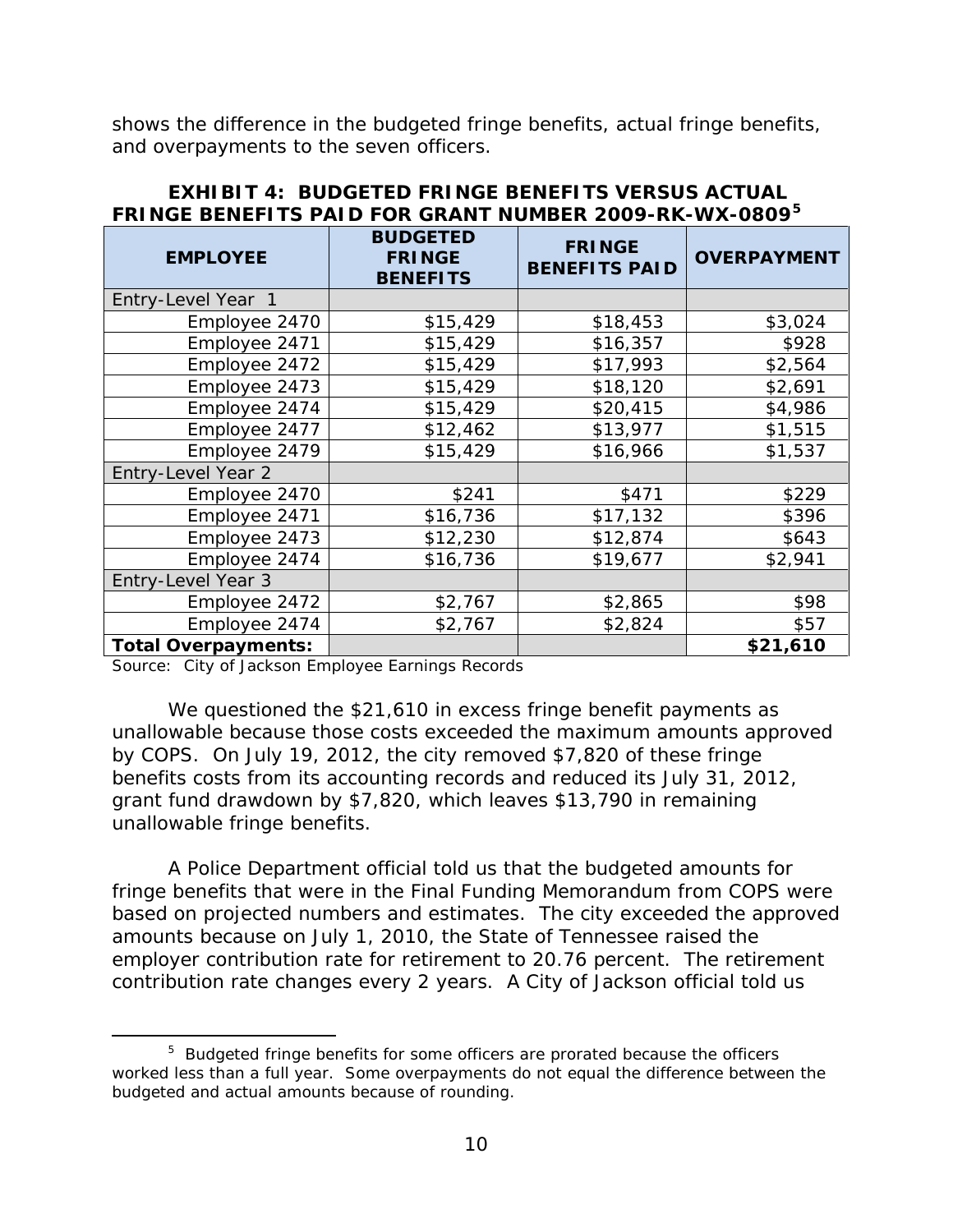application. the health insurance rates also increased after the city prepared the grant

 for a budget modification. At the time of our audit, the Police Department We asked COPS about the Police Department's overpayment of salaries and fringe benefits and a COPS official told us that these overpayments could be allowable if: (1) the Police Department did not exceed the grant award amount, and (2) it requested and received approval had not exceeded the grant award and had not requested nor received from COPS a budget modification for the overpayments.

 CHRP grant throughout the entire grant period could be at risk. We recommend that COPS remedy the remaining \$13,790 in fringe benefits ensure future salary and fringe benefits costs are charged to the grant in accordance with the approved grant budget. When actual salary and fringe benefits exceed the budgeted amounts, the Police Department's ability to compensate its officers hired under the overpayments and ensure the Police Department revises its procedures to

 did not recall submitting vacation as a fringe benefit in the grant application. included in the grant budget as part of salary or fringe benefits, but not vacation for entry-level officers for year 1, \$2,031 for year 2, and \$2,170 for year 3. For the 3-year grant period, the Police Department overestimated \$60,870 for the 10 grant-funded officers.<sup>6</sup> We consider the \$60,870 to be funds that could be put to better use and recommend that COPS deobligate those funds. During our review of the Final Financial Memorandum approved by COPS, we found that fringe benefits included vacation; however, vacation was already included as part of salary in the grant budget. City officials agreed that vacation was included as part of salary costs, but told us they We discussed this issue with COPS and COPS agreed that vacation could be both. The Police Department's CHRP application included \$1,887 for its fringe benefit costs for vacation by a total of \$6,087 per officer and

 city employees received these payments at the request of the Mayor. These Funding Memorandum approved by COPS. We question the \$6,782 in We also found that 10 officers currently employed under the CHRP grant each received \$500 payments on December 8, 2011, and these payments were charged to CHRP funds. A City of Jackson accountant told us these were bonuses paid to officers, not cost-of-living adjustment raises. All payments are unallowable because they are not included in Jackson's Final

l

 $^6$  The three amounts attributed to vacation equal \$6,088 when rounded individually, but equal \$6,087 when non-rounded amounts are summed.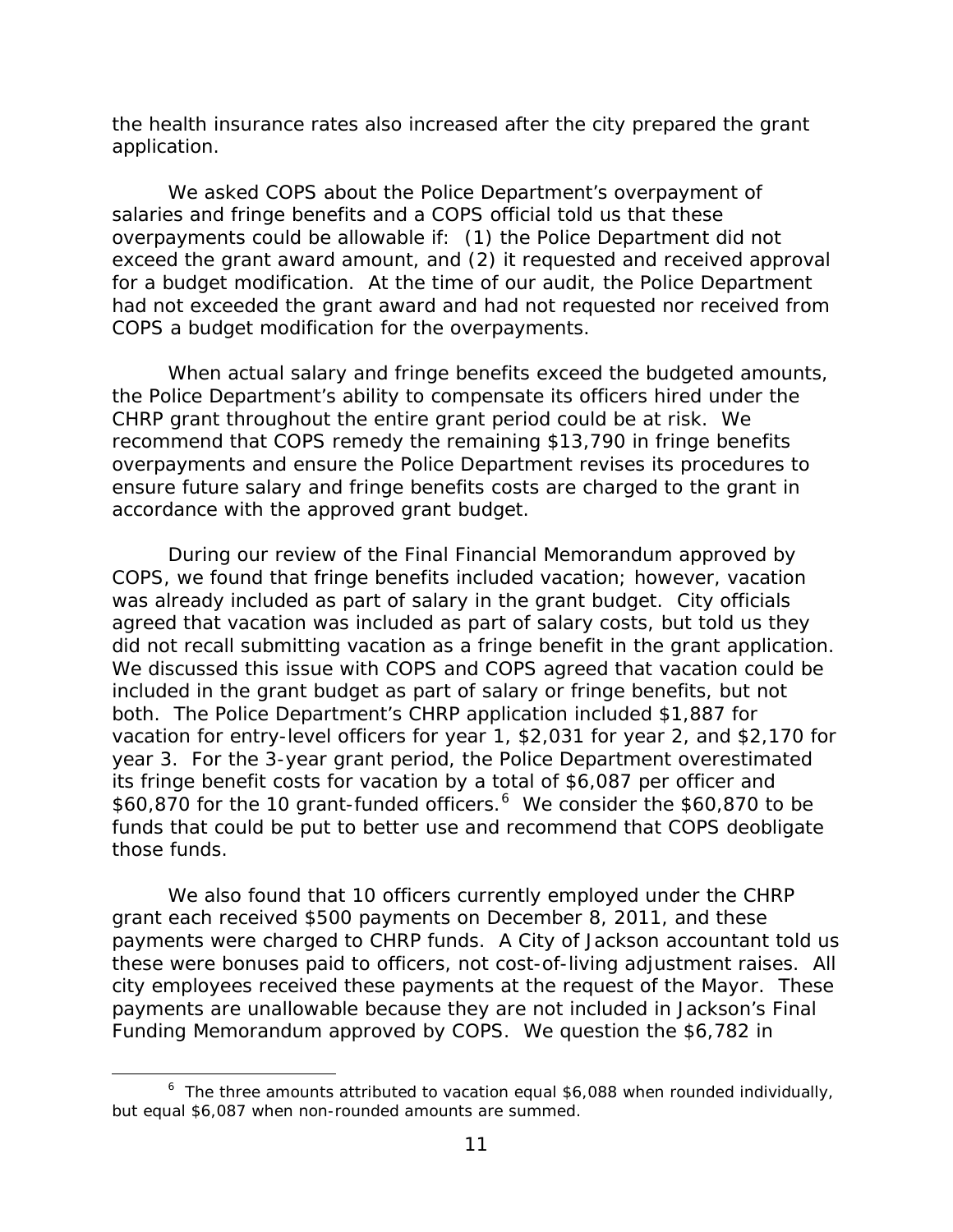<span id="page-15-0"></span> bonuses (\$5,000) and associated fringe benefits (\$1,782) as unallowable grant expenditures.

## *METH Grant*

 identified \$143,651 (120 transactions) charged to the grant. We judgmentally selected 26 transactions totaling \$74,940 (52 percent of the properly authorized, recorded, and supported. We reviewed the general ledger account for the METH grant and amount charged) for testing. We found that all 26 transactions were

## **Drawdowns**

 $\overline{\phantom{a}}$ 

 requesting funds based on immediate cash disbursement needs. Grantees may draw down funds in advance, but the funds must be used within 10 days. COPS requires grantees to minimize the amount of cash-on-hand by

 CHRP grant and \$142,091 from the METH grant. City officials told us that grant. As of July 12, 2012, the city had drawn down  $$1,098,425$  from the the city's quarterly drawdown amounts were based on expenditures in the accounting records. We found that the city's drawdowns matched its grant expenditures recorded in the accounting records for the CHRP and the METH

For the METH grant, Jackson was awarded funds totaling \$449,976. The grant period started September 1, 2007, and COPS extended the award through August 31, 2010. As of November 29, 2010, 90 days after the grant end date, the city had expended only \$142,091 of the funds. As a result, the remaining funds totaling \$307,885 were de-obligated.

 Police Department officials told us they did not spend the majority of the grant funds because COPS had not approved their request for a budget pseudoephedrine purchases. $7$  However, because a Tennessee State Methamphetamine Task Force had the electronic capabilities to obtain the for the grant, which was due to expire on August 31, 2010, and COPS modification. In its original grant proposal, the city requested funding for a position to travel to pharmacies in the area to gather data on data, the Police Department no longer needed to fill the position. A Deputy Chief of Police told us that on August 12, 2010, he requested an extension verbally approved the extension in September 2010. The Deputy Chief told

 $7$  Pseudoephedrine is medication used to relieve nasal congestion caused by colds, allergies, and hay fever and is a common ingredient used to make methamphetamine.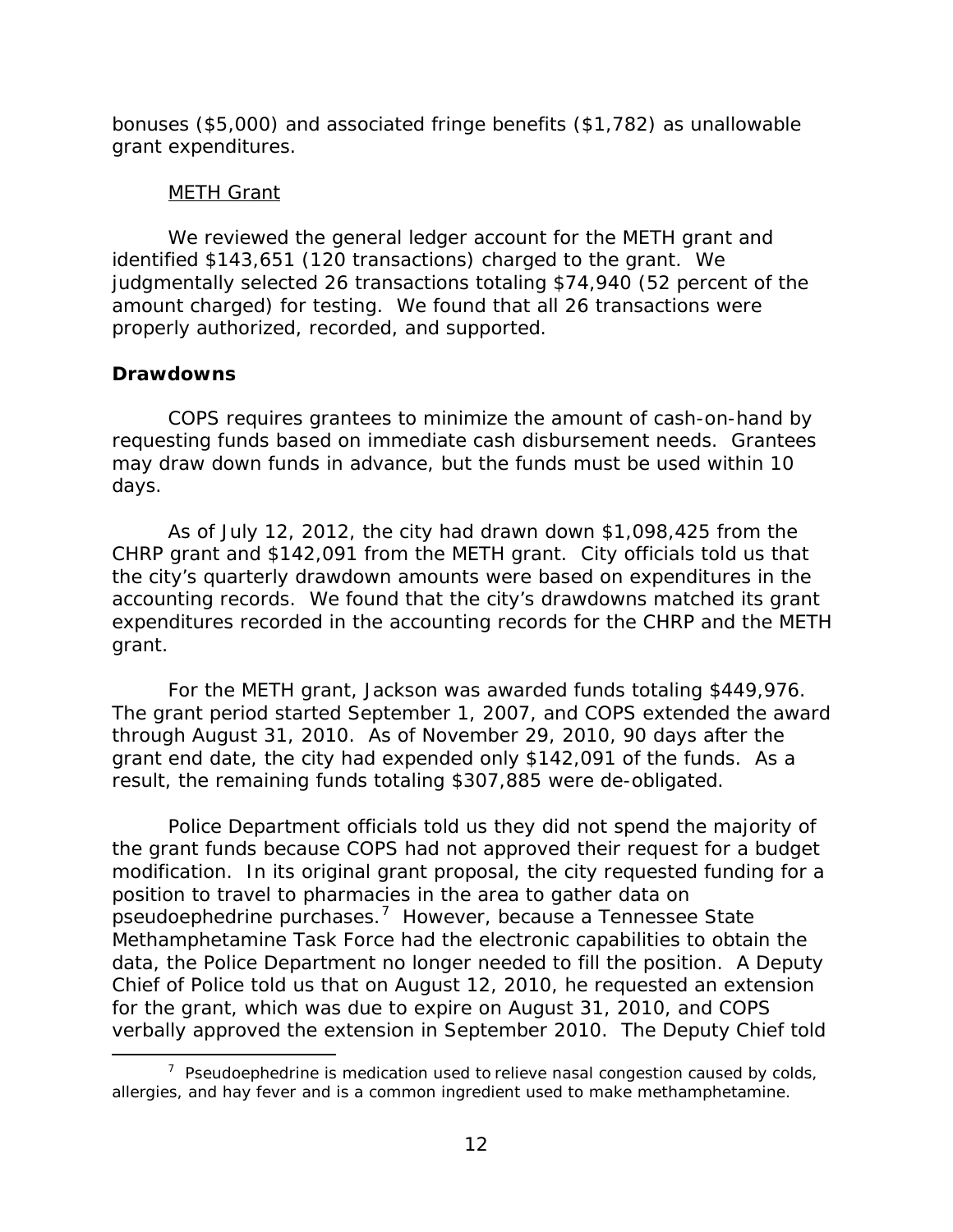<span id="page-16-0"></span>us he documented COPS' approval in a subsequent grant progress report and continued working with COPS to modify the grant budget, but in

 January 2011, COPS deobligated the remaining \$307,885 in grant funds. We asked a COPS official why the remaining funds were deobligated end date of the award; however, the city did not meet the 30 day criteria.  $8$  until August 12, 2010. and we were told that COPS follows the OJP Financial Guide, which requires that a request for a grant extension must be submitted 30 days prior to the The award ended August 31, 2010, but the city did not request an extension

#### **Budget Management and Control**

 $\overline{\phantom{a}}$ 

 Criteria established in 28 Code of Federal Regulations (CFR) Section 66.30 addresses budget controls for grantee financial management systems. total award must be approved in advance by the awarding agency. The each category for this grant. We determined the city did not transfer funds for the METH grant. According to the CFR, grantees are permitted to make changes to their approved budgets to meet unanticipated program requirements. However, whenever the awarding agency's shares exceeds \$100,000, the movement of funds between approved budget categories in excess of 10 percent of the 10-percent rule was applicable to both COPS grants awarded to the Police Department. While the CHRP grant was still in progress at the time of our audit, the city appeared to remain within the approved budget allowance for among direct cost categories in excess of 10 percent of the award amount

city must ensure it does not supplant local funds with grant funds. city must ensure it does not supplant local funds with grant funds.<br>According to the 2009 CHRP Grant Owner's Manual, CHRP funds should non-supplanting requirement means that officers hired after the start date of local sources. In addition, grantees must take active and timely steps to In addition to remaining within the approved budget allowance, the supplement, not supplant, funds already committed from local sources. The the grant must be in addition to those currently budgeted (funded) from fully fund law enforcement costs already budgeted as well as fill all locallyfunded vacancies resulting from attrition over the life of the grant.

<sup>&</sup>lt;sup>8</sup> The OJP Financial Guide serves as the primary reference manual to assist DOJ award recipients in fulfilling their fiduciary responsibility to safeguard grant funds and ensure funds are used for the purposes for which they were awarded. The COPS Office and designated representatives from OJP monitor the financial aspects of grants, including special request submissions. COPS followed the OJP Financial Guide requirement regarding the request for a grant extension.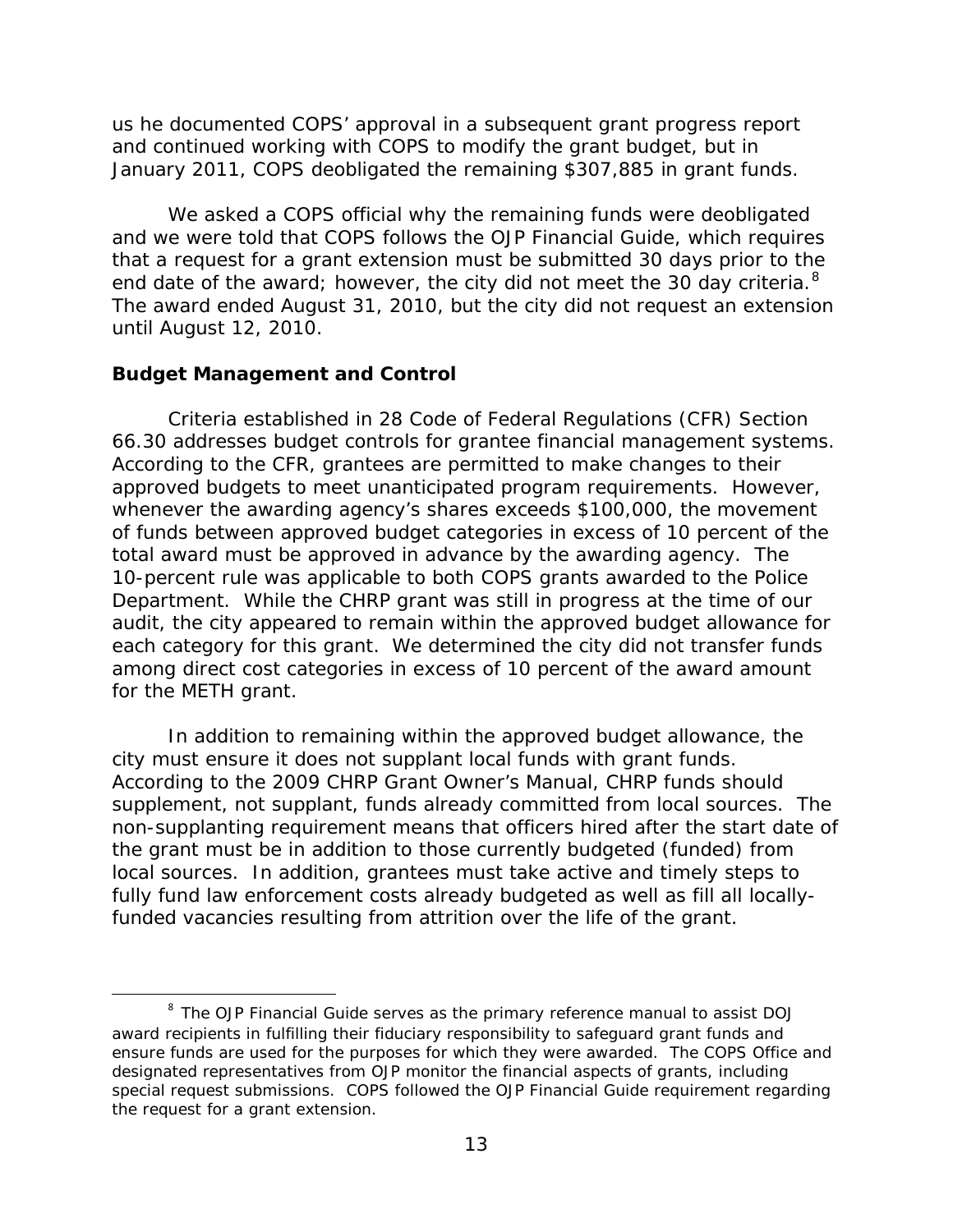<span id="page-17-0"></span> 2009 the Mayor issued a hiring freeze and the city reduced the Police changed its grant application to use the funds for newly hired officers. funds, and did not begin working before the start date of the CHRP grant. As allowed by CHRP, Jackson originally submitted a grant application for funds to retain 10 officers who were scheduled to be laid off. In January Department's budget by 10 sworn officer positions. Consequently, the city Because the city provided documentation pertaining to its budget shortfalls and hiring freeze we found no evidence of supplanting. All 10 officers paid with grant funds were newly hired, did not fill vacancies budgeted with local We also found no evidence that METH grant funds were used to supplant funds from local sources.

#### **Accountable Property**

 property. To ensure adequate safeguards to prevent loss, grantees must at reconcile the results to the property records. Property items valued at less awarding agency. For disposed property items valued at more than \$5,000, agency's percentage of the purchase price. According to 28 CFR Section 66.32, grantees must maintain property records that include: a description of the property; a property identification number; cost; the location, use, and condition of the property; and any ultimate disposition data including the date of disposal and sale price of the least once every 2 years take a physical inventory of the property and than \$5,000 may be sold or otherwise disposed of with no obligation to the the awarding agency's share of the proceeds is based on the awarding

 using CHRP grant funds, but it used METH grant funds to purchase 40 equipment items valued at \$22,872. We obtained the property records for The Police Department did not purchase accountable property items these items from the city's property records system and judgmentally selected 23 items valued at \$20,177 to determine if the Police Department

 had custody of the items and the items were being used for grant purposes. The Police Department could not locate seven of our sample items valued at a total of \$4,743. The seven items consisted of two desktop and camcorder. The property records did not indicate that these seven items had been disposed of. The property records identified the city specify where each item was located. Each city department was responsible for tracking the specific location of each property item. The Police because it did not track the specific location of its property items. A Police Department official told us that some of the missing items may have been computers, a laptop computer, camera lens and bag, printer, DVD player, department to which the property has been assigned, but the records did not Department could not locate the seven items we identified as missing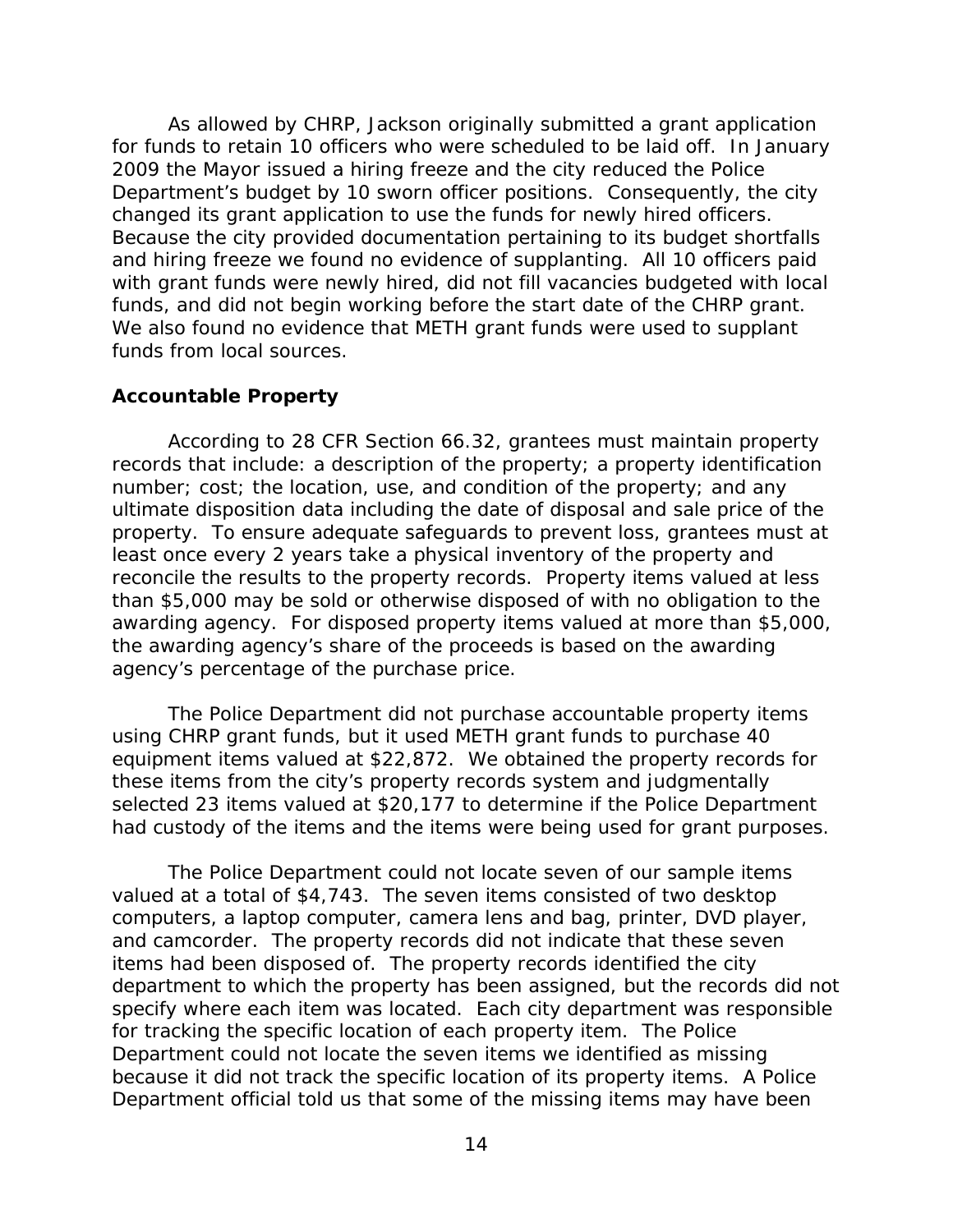<span id="page-18-0"></span> these items. We question the \$4,743 value of the missing items as implement procedures to improve its system of property records by tracking where the items are located and whether they have been disposed of. returned to the city and disposed of. We asked a city official about the seven missing items, but we were told the city had no records of disposal of unsupported grant costs. We also recommend the Police Department

 item having two identification tags. We physically verified the remaining 15 items and verified that the items were being used for grant purposes. One property item we sampled was assigned two separate identification numbers in the property records system, and it appears the city provided two property tags for the same item. Because this appears to be an isolated incident, we make no recommendation about one property

#### **Reporting**

 $\overline{\phantom{a}}$ 

goals through grantees' quarterly financial and grant progress reports. numbers of jobs created or saved. COPS monitors the status of grant funds and progress towards grant Recipients of COPS CHRP grants must also submit to FederalReporting.gov quarterly reports on the amount of Recovery Act funds expended and

#### *Federal Financial Reports*

Financial Reports (FFR).<sup>9</sup> According to the Grant Owner's Manuals, FFRs outlays, a report to that effect must be submitted. Funds or future awards may be withheld if reports are not submitted or are excessively late. The financial aspects of CHRP grants are monitored through Federal should be submitted within 30 days of the end of the most recent quarterly reporting period. Even for periods when there have been no program

 and for the METH grant. We found that all eight FFRs were submitted on time. By comparing the amounts reported in the FFRs to the accounting records, we also reviewed the accuracy of the FFRs. We found that for all city's accounting records. city's accounting records. 9 Effective October 1, 2009, the SF-425 Federal Financial Report (FFR) replaced the We reviewed the last four FFRs submitted to COPS for the CHRP grant eight reports we tested the reported expenditures on the FFRs matched the

 SF-269 Financial Status Reports (FSRs). For consistency, we use the term "FFR" throughout this report when discussing any quarterly financial reports.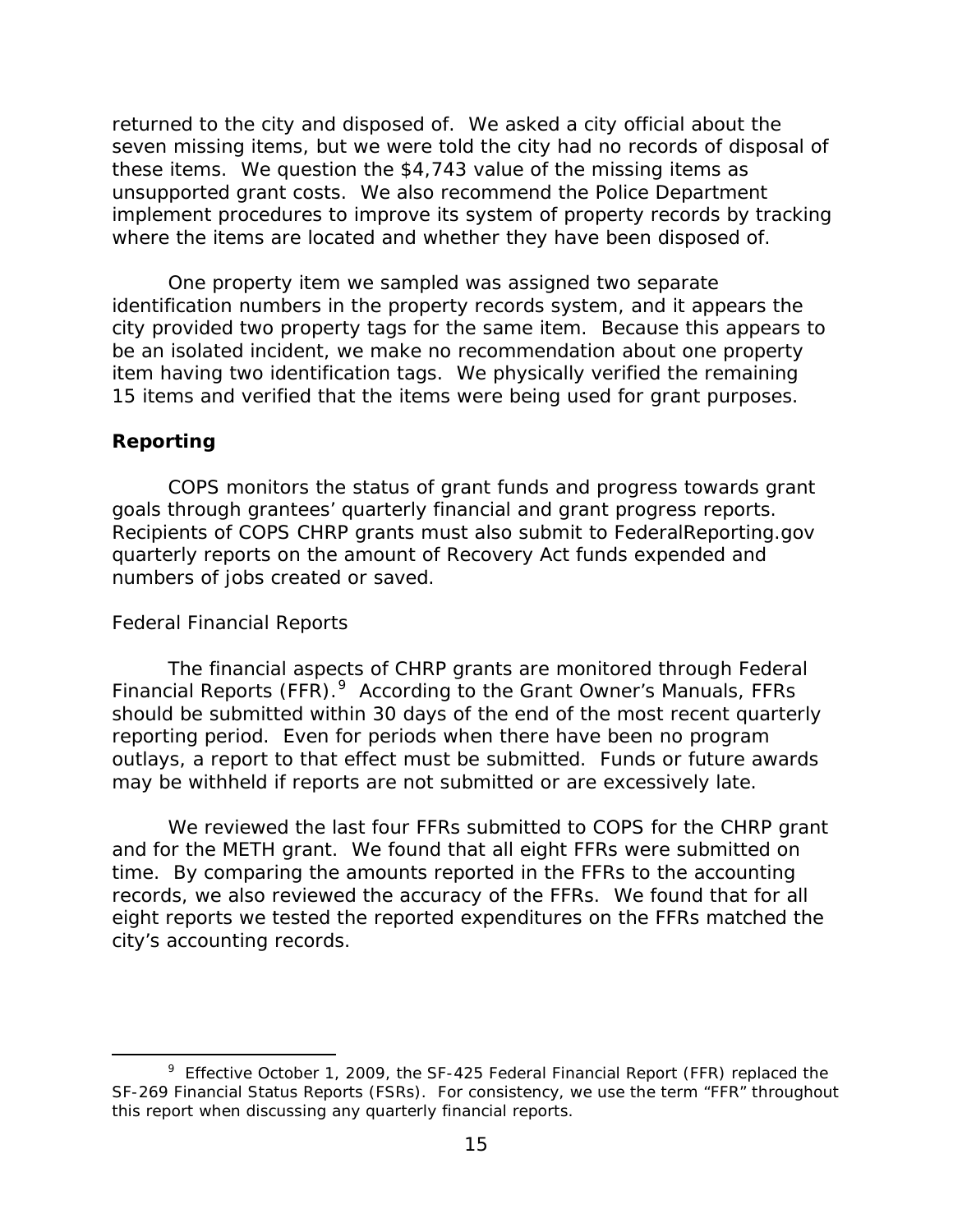#### <span id="page-19-0"></span>*Progress Reports*

 award-funded program and the accomplishment of objectives as set forth in the approved award application. For CHRP grants, the COPS Grant Owners' official that progress reports were due 30 days after each quarter ended. Progress reports provide information relevant to the performance of an Manual requires grantees to submit progress reports within 30 days after the end of the calendar quarter. For the METH grant, we verified with a COPS

 prepare progress reports. They completed the progress reports electronically using the COPS online submission form. We determined that Deputy Chiefs of Police collected information to

 COPS for the CHRP grant and the last two annual progress reports submitted to COPS for the METH grant. We found that, in general, progress reports were timely submitted. For the CHRP grant, the report for the quarter ended report for the period ended December 31, 2009, was submitted 2 days late. We reviewed the last eight quarterly progress reports submitted to September 30, 2011, was submitted 1 day late. For the METH grant, the We consider these late reports immaterial and make no recommendation.

 CHRP grant, the Police Department stated that it had 10 new officers on staff the accounting records. We also tested the accuracy of the quarterly progress reports. For the throughout the grant period. The accuracy of these reports is supported by

 meeting goals because of procurement problems and a change in grant administration. The Police Department attributed its difficulty to meet goals spent about one third of the award amount. For the METH grant, the progress reports explained difficulty in to difficulty in receiving COPS approval for a budget modification. The Police Department did not evaluate the success of the program because it only

#### *Recovery Act Reports*

 financial and programmatic data. The Recovery Act requires recipients to portal that will collect all reports. Recipients must enter their data no later In addition to normal reporting requirements, grantees receiving Recovery Act funding must submit quarterly reports, which require both submit their reporting data through FederalReporting.gov, an online web

than 10 days after the close of each quarter beginning September 30, 2009.<br>A Deputy Chief of Police was responsible for compiling and submitting A Deputy Chief of Police was responsible for compiling and submitting Recovery Act reports electronically through FederalReporting.gov. We tested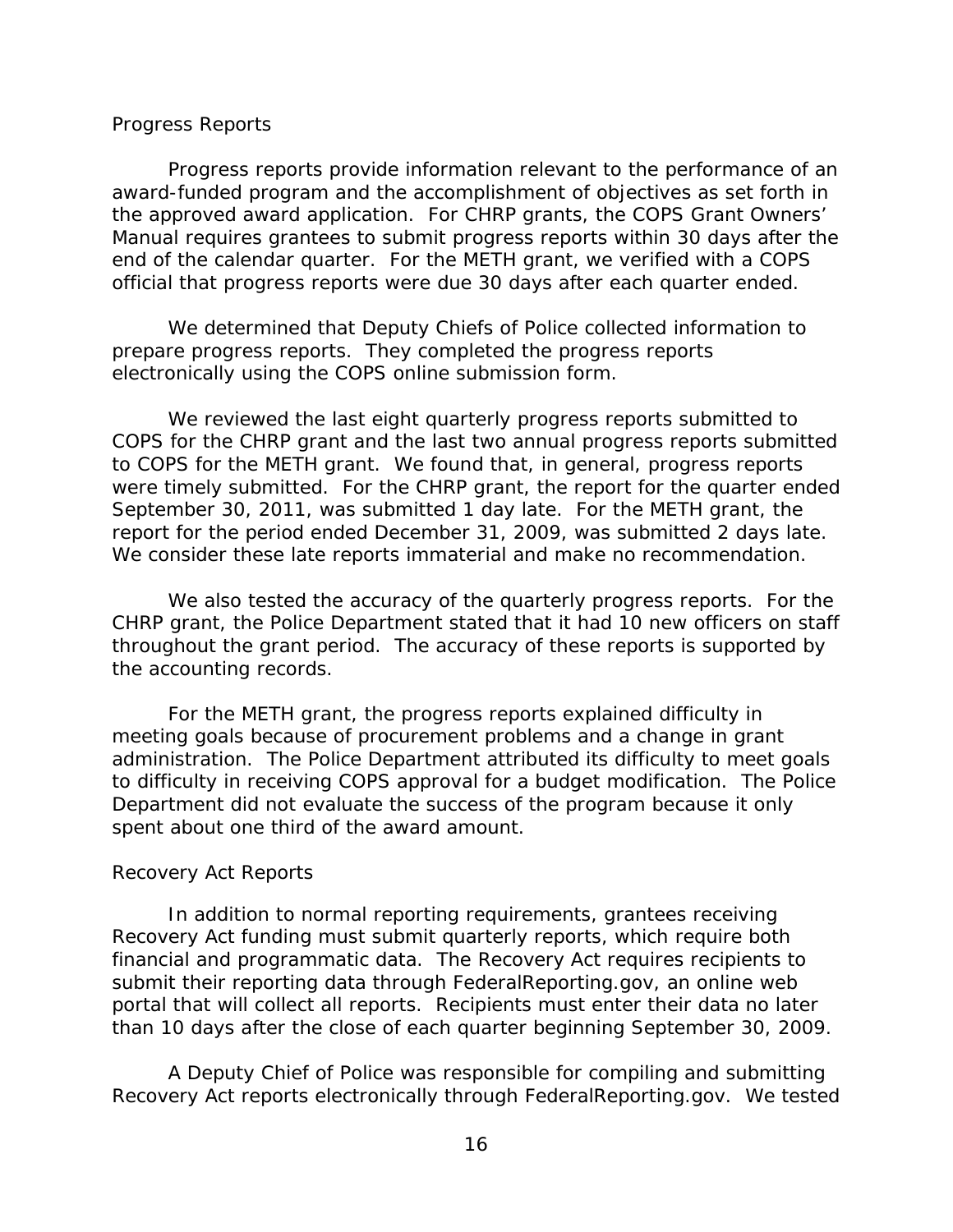<span id="page-20-0"></span> 7 of the 8 reports were submitted on time. The report for the quarter ended 2 days late on July 12, 2010. This was the second report submitted. All subsequent Recovery Act reports were submitted on time. We consider the evaluated the accuracy of the four most recently submitted Recovery Act accurate. the 8 most recent reports submitted to FederalReporting.gov and found that June 30, 2010, was due July 10, 2010, but was submitted one late report immaterial and make no recommendation. We also reports by verifying the reported numbers to source documentation maintained by the Police Department. We found that the reports were

### **Compliance with Award Special Conditions**

grant award and are provided in the accompanying award documentation. grant award and are provided in the accompanying award documentation.<br>Special conditions may also include special provisions unique to the award. Award special conditions are included in the terms and conditions for a The CHRP grant contained a special condition requiring that funding should only be used for payment of approved full-time entry-level sworn officer salaries and fringe benefits. As discussed in the Grant Expenditures section of this report, we found that the city over-charged the grant for salary and fringe benefits.

## **Program Performance and Accomplishments**

 In the CHRP Application Guide, COPS identified the methods for objectives. According to COPS, there were two objectives to the and preserve law enforcement officer jobs. Quarterly progress reports rehiring efforts were to be the data source for measuring performance. performance measure questions in the progress reports. In addition, the measuring a grantee's performance in meeting CHRP grant CHRP grant: (1) to increase the capacity of law enforcement agencies to implement community policing strategies that strengthen partnerships for safer communities and enhance law enforcement's capacity to prevent, solve, and control crime through funding additional officers and (2) to create describing how CHRP funding was being used to assist the grantee in implementing its community policing strategies and detailing hiring and However, COPS did not require grantees to track statistics to respond to the grantee's community policing capacity implementation rating, identified in

 the progress report, would not be used in determining grant compliance. Even though COPS did not require a grantee to track statistics to Even though COPS did not require a grantee to track statistics to support its performance, it does require a grantee to be able to describe that community policing plan. The COPS Office defines community policing as a it is initiating or enhancing community policing in accordance with its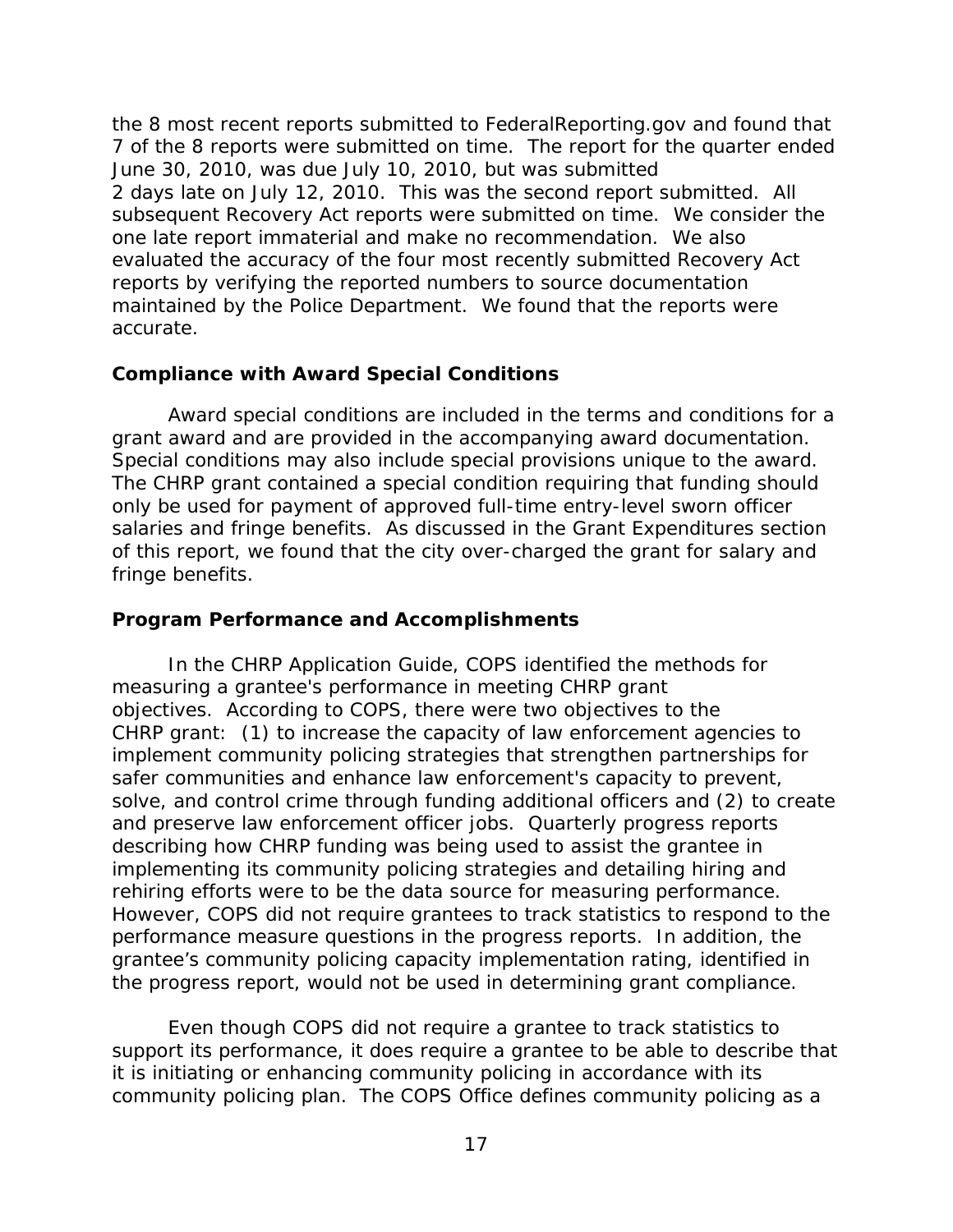issues such as crime, social disorder, and fear of crime. According to the enhance community policing activities. All newly hired, additional or rehired philosophy that promotes organizational strategies, which support the systematic use of partnerships and problem-solving techniques, to proactively address the immediate conditions that give rise to public safety 2009 CHRP Grant Owner's Manual, grants must be used to initiate or officers (or an equal number of redeployed veteran officers) funded under CHRP must engage in community policing activities.

 The city noted in its application that the goal and objective of the were scheduled for lay-off on July 1, 2009. The grantee hired 10 officers on 10 newly hired officers. CHRP grant was to rehire 10 Project Safe Neighborhood police officers who November 2, 2009. The grantee received permission from the COPS Office on December 18, 2009, to change the officer category from 10 re-hired to

The 10 new officers were assigned to the uniform patrol division. 10 newly hired officers. The 10 new officers were assigned to the uniform patrol division. According to the Annual Progress Report for the year ended scanning, analysis, response, and assessment. Officers used this model actions accordingly. We interviewed three of the officers hired under the CHRP grant. The officers told us that they were generally performing the December 31, 2011, officers use a problem-solving model consisting of when patrolling districts and solving problems. Officers used computer crime statistics to identify emerging crime trends and adjust enforcement duties outlined in the initiatives of the community policing plan. Grantees must retain all CHRP officer positions for a minimum of

 12 months using general funds as the funding source. A Deputy Chief said it receiving additional tax revenues. The city projected annual revenues to increase \$950,000 annually with the annexation of the new area. The Police is 24 months after the award ends on June 30, 2012. The city's fiscal year 12 months at the conclusion of the grant. The Police Department planned to retain the additional sworn officer under this grant for a minimum of was reasonable to retain the 10 positions for 12 months with general funds because the city had recently annexed additional property and would be Department provided a letter from the Mayor explaining that the city plans to fund the officer positions with general funds through June 30, 2014, which runs from July 1 through June 30.

 The goals and objectives for the METH grant were to increase the prevention of crime. The city stated in its application that it would use the effectiveness of enforcement activities; safety and effectiveness of manufacturing investigations; and community awareness, involvement, and grant funds to: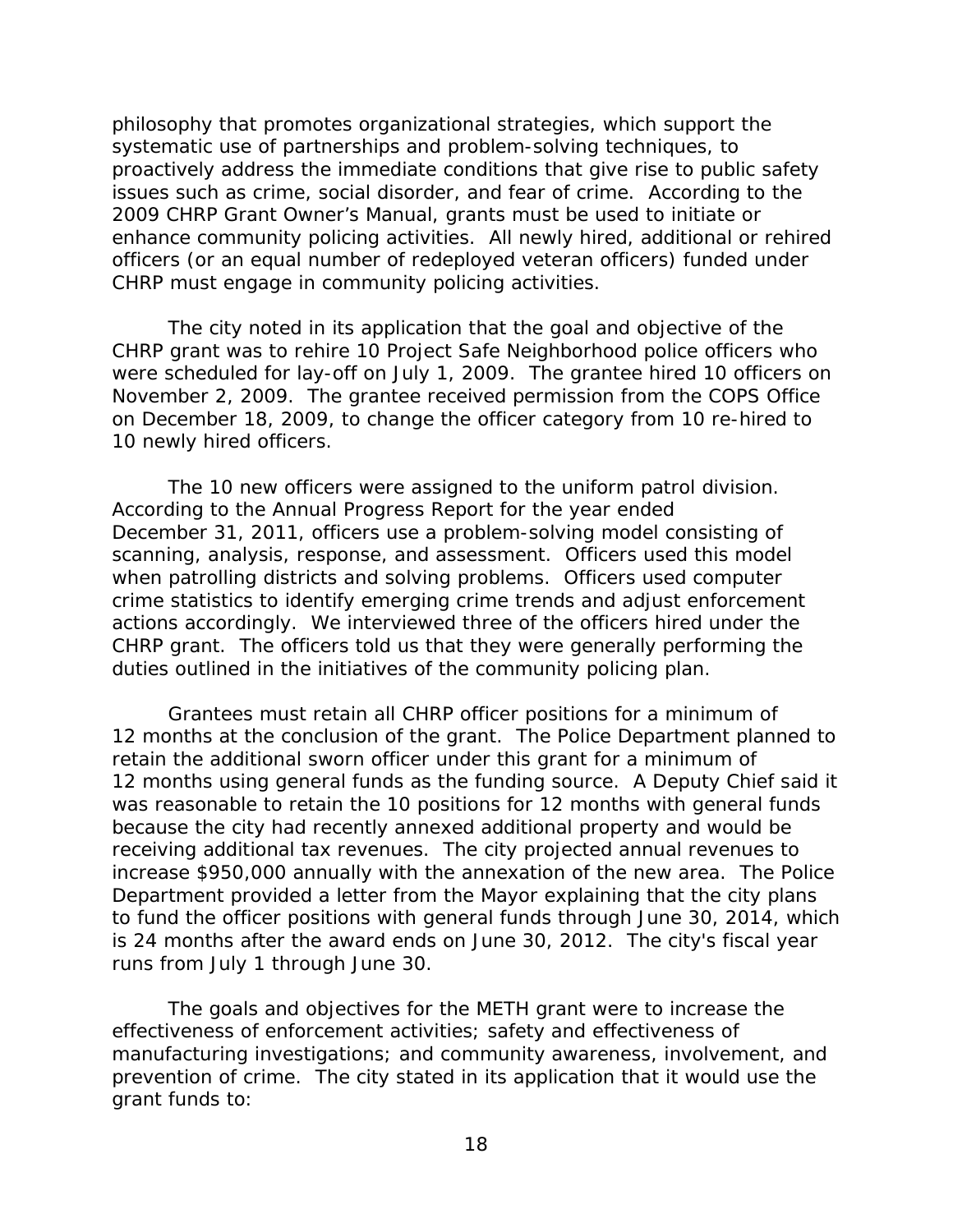- <span id="page-22-0"></span> public; • purchase up-to-date equipment needed by officers working clandestine methamphetamine labs to identify chemicals that pose a threat to the
- lab and methamphetamine trafficking investigations; • replace expiring medical supplies on the Drug Endangered Children's Response Vehicle and other equipment needed to conduct clandestine
- the community; • provide updated awareness training to law enforcement officers and
- community, law enforcement, and first responders; and • purchase or publish educational and reference materials for the
- hire a Project Coordinator to coordinate training events, disperse educational materials, and maintain administrative records and data relating to the grant.

 As of October 26, 2010, the city had drawn down \$142,091 of METH funds, which was only 32 percent of the grant award. The grant expired on grant funds to train officers in methamphetamine laboratory work and operations targeting illegal purchases of pseudoephedrine. The covert August 31, 2010. We asked a grantee official what progress the Police Department had made implementing the goals and objectives considering the limited drawdowns. The official told us the Police Department used the investigations, provide overtime to more aggressively investigate methamphetamine laboratory operations, and conduct covert enforcement operations yielded 135 arrests related to methamphetamine and other felony drug related arrests. We concluded that the Police Department partially met the goals and objectives of the METH grant.

### **Conclusion**

 Department overestimated the cost of fringe benefits in its CHRP grant We found that the Jackson Police Department's CHRP grant application contained three instances of incorrect data, but the incorrect data would not have changed COPS' award decision or award amount. The Police application and made salary, fringe benefit, and bonus payments that either exceeded the entry-level rate or were not included in budgeted amounts approved by COPS. For the METH grant, some equipment items bought with grant funds were not accounted for and the Police Department only partially met the goals and objectives of the grant. As a result of our audit, we make four dollar-related recommendations and three recommendations to improve the city's management of grants.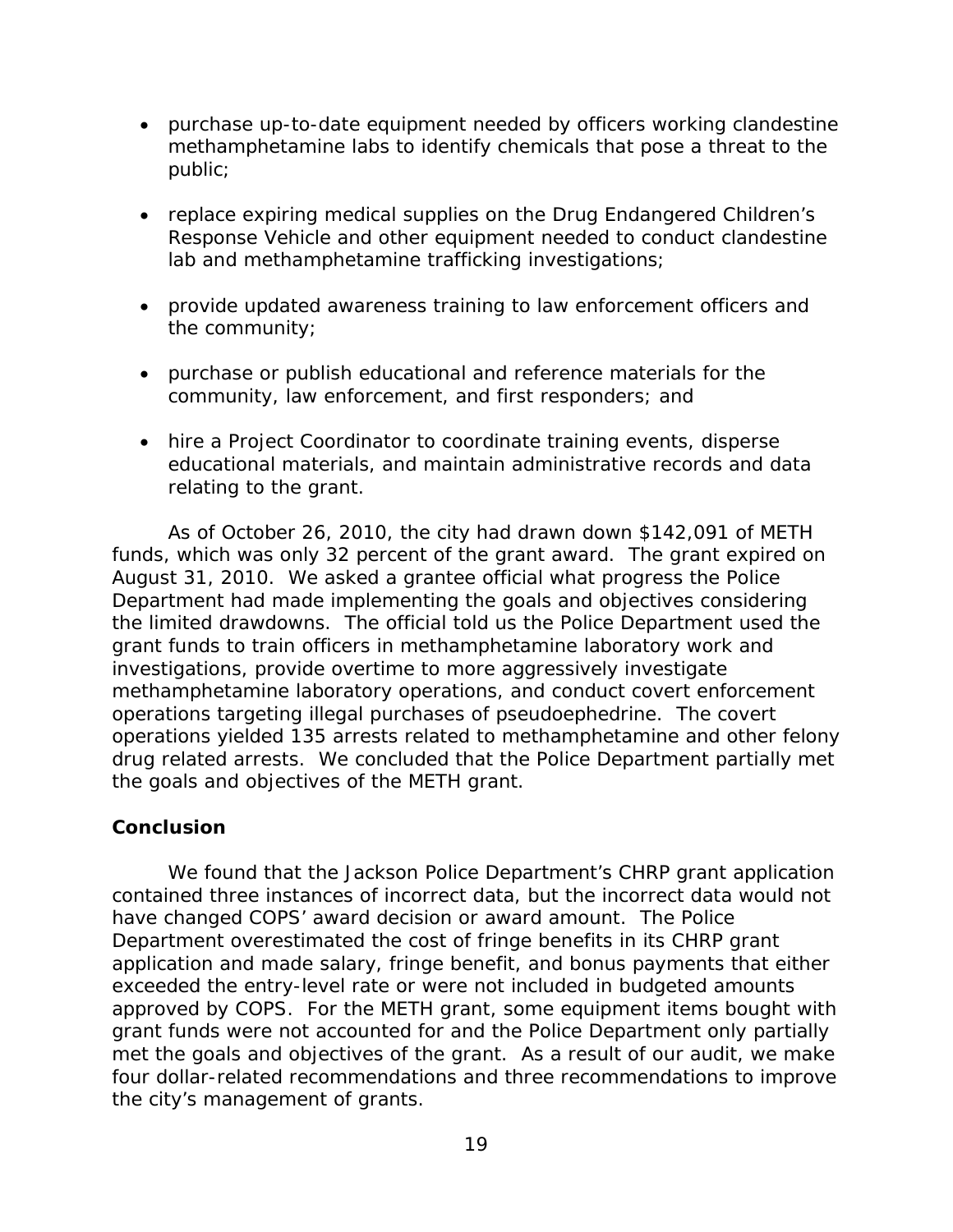## <span id="page-23-0"></span>**Recommendations**

We recommend that COPS:

- future grant applications contain accurate information. 1. Require the Police Department to establish procedures that ensure
- 2. Remedy \$13,790 in excess fringe benefits paid with CHRP grant funds.
- salary and fringe benefit costs are accurately charged to the 2009 3. Require the Police Department to implement procedures that ensure CHRP grant.
- 4. Deobligate \$60,870 in CHRP grant funds for officer vacation that were already included as part of officer salaries.
- 5. Remedy \$6,782 in bonuses and associated fringe benefit costs charged to the CHRP grant.
- unaccounted for. 6. Remedy \$4,743 in METH grant funds spent on property items that are
- 7. Require the Police Department to implement procedures to improve its system of records for property items bought with grant funds including where the item is located and whether the item has been disposed of.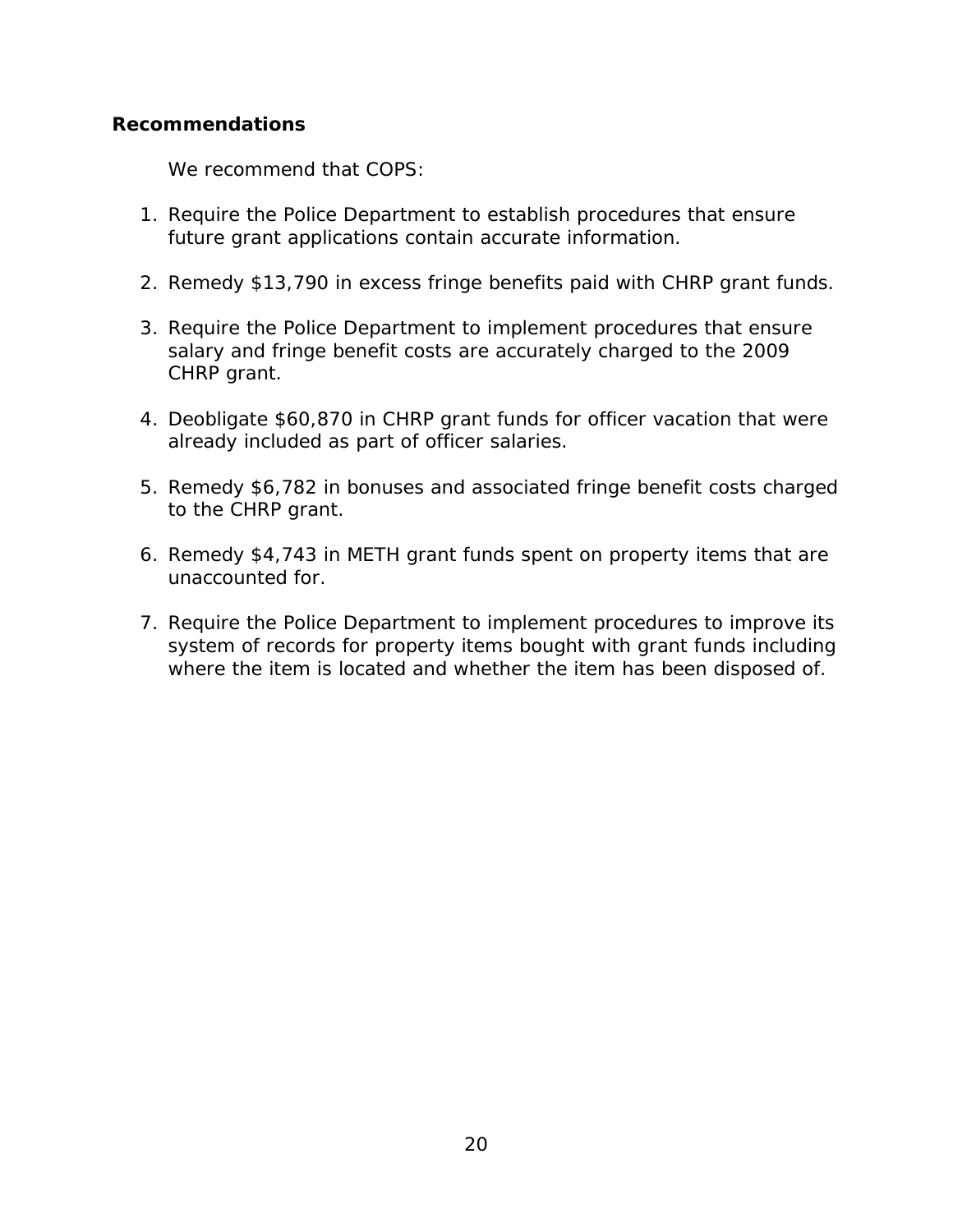# **APPENDIX I**

# **OBJECTIVES, SCOPE, AND METHODOLOGY**

<span id="page-24-0"></span> The objective of our audit was to determine whether costs claimed grants. We reviewed performance in the following areas: (1) internal financial, progress, and Recovery Act reports; (7) compliance with special award conditions; and (8) program performance and accomplishments. contractors were not applicable to the grants we audited. For the CHRP the city's plan to retain the officers at the conclusion of the grant period. under the grants were allowable, supported, and in accordance with applicable laws, regulations, guidelines, and the terms and conditions of the control environment; (2) grant expenditures; (3) drawdowns; (4) budget management and control; (5) accountable property; (6) reporting, including Matching costs, program income, and monitoring of subgrantees and grant, we also reviewed the accuracy of the grant application statistics and

 Accepted Government Auditing Standards. Those standards require that we reasonable basis for our findings and conclusions based on our audit We conducted this performance audit in accordance with Generally plan and perform the audit to obtain sufficient, appropriate evidence to provide a reasonable basis for our findings and conclusions based on our audit objectives. We believe that the evidence obtained provides a objectives.

2007-CK-WX-0324 awarded to the Jackson Police Department. Our audit scope covered COPS Hiring Recovery Program Grant Number 2009-RK-WX-0809 and COPS Methamphetamine Initiative Grant Number

 and special conditions of the awards described in the grant award We tested compliance with what we consider to be the most important. conditions of the grants. Unless otherwise stated in our report, the criteria we audit against are contained in laws, regulations, Office of Management and Budget Circulars, COPS Grant Owners' Manuals, the OJP Financial Guide, documents.

 grant expenditures and accountable property. We employed a judgmental statistical sample design does not allow projection of the test results to the In conducting our audit, we performed sample testing in the areas of sampling design to obtain broad exposure to numerous facets of the grants reviewed, such as dollar amounts or expenditure category. This nonuniverses from which the samples were selected.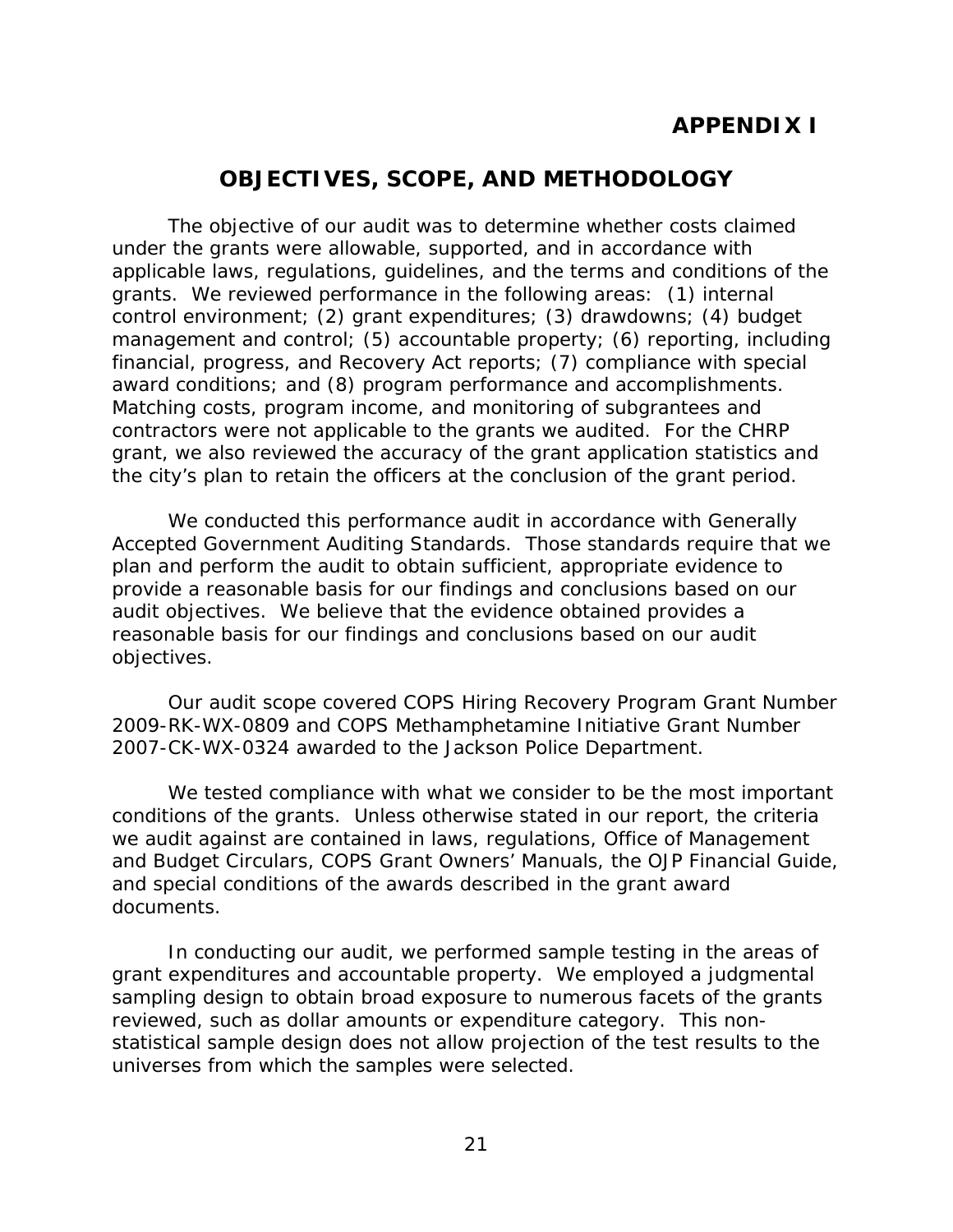In addition, we reviewed the timeliness and accuracy of financial and grant progress reports, evaluated performance to grant objectives, and determined the completeness and accuracy of grantee information submitted in the CHRP application; however, we did not test the reliability of the financial management system as a whole.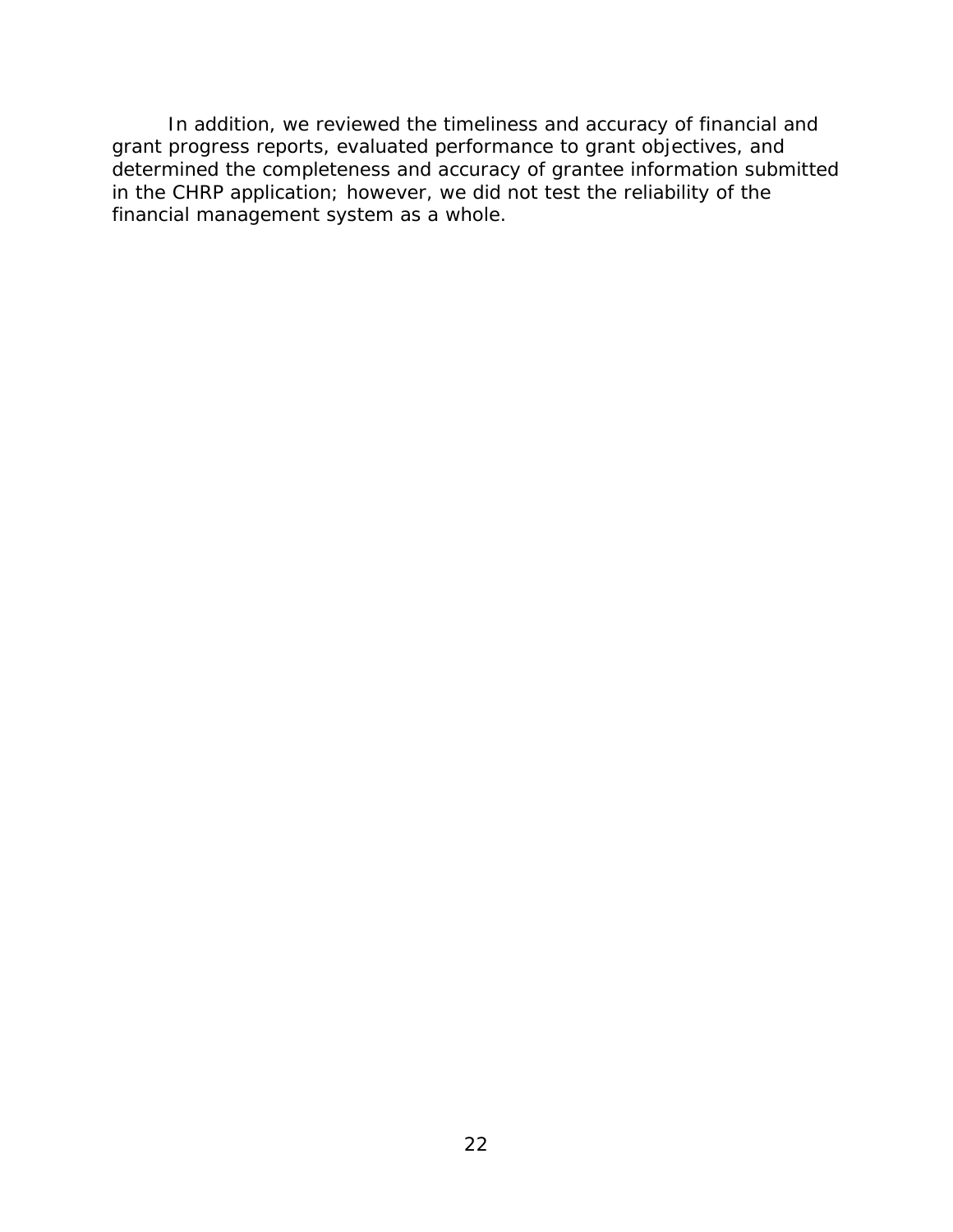# **APPENDIX II**

# **SCHEDULE OF DOLLAR-RELATED FINDINGS**

| <b>DESCRIPTION</b>                            | <b>AMOUNT</b> | <b>PAGE</b> |
|-----------------------------------------------|---------------|-------------|
|                                               |               |             |
| <b>Unallowable Costs:</b>                     |               |             |
|                                               |               |             |
| 2009-RK-WX-0809:                              |               |             |
| Unallowable Fringe Benefit Costs              | \$13,790      | 10          |
| Unallowable Employee Bonuses                  | \$6,782       | 11          |
| <b>Total Unallowable Costs</b>                | \$20,572      |             |
|                                               |               |             |
| <b>Unsupported Costs:</b>                     |               |             |
|                                               |               |             |
| 2007-CK-WX-0324:                              |               |             |
| Unsupported Accountable Property              | \$4,743       | 14          |
| <b>Total Unsupported Costs</b>                | \$4,743       |             |
|                                               |               |             |
| <b>Total Questioned Costs<sup>10</sup></b>    | \$25,315      |             |
|                                               |               |             |
|                                               |               |             |
| <b>Funds To Better Use:</b>                   |               |             |
|                                               |               |             |
| 2009-RK-WX-0809:                              |               |             |
| Vacation Already Included as Part of Salary   | \$60,870      | 11          |
| <b>Total Funds to Better Use<sup>11</sup></b> | \$60,870      |             |
|                                               |               |             |
| <b>Total Dollar-Related Findings</b>          | \$86,185      |             |

l

<sup>&</sup>lt;sup>10</sup> Questioned costs are expenditures that do not comply with legal, regulatory, or contractual requirements, or are not supported by adequate documentation at the time of the audit, or are unnecessary or unreasonable. Questioned costs may be remedied by offset, waiver, recovery of funds, or the provision of supporting documentation.

 $11$  Funds to better use are funds that could be used more efficiently if management took actions to implement and complete an audit recommendation, including deobligation of funds from programs or operations.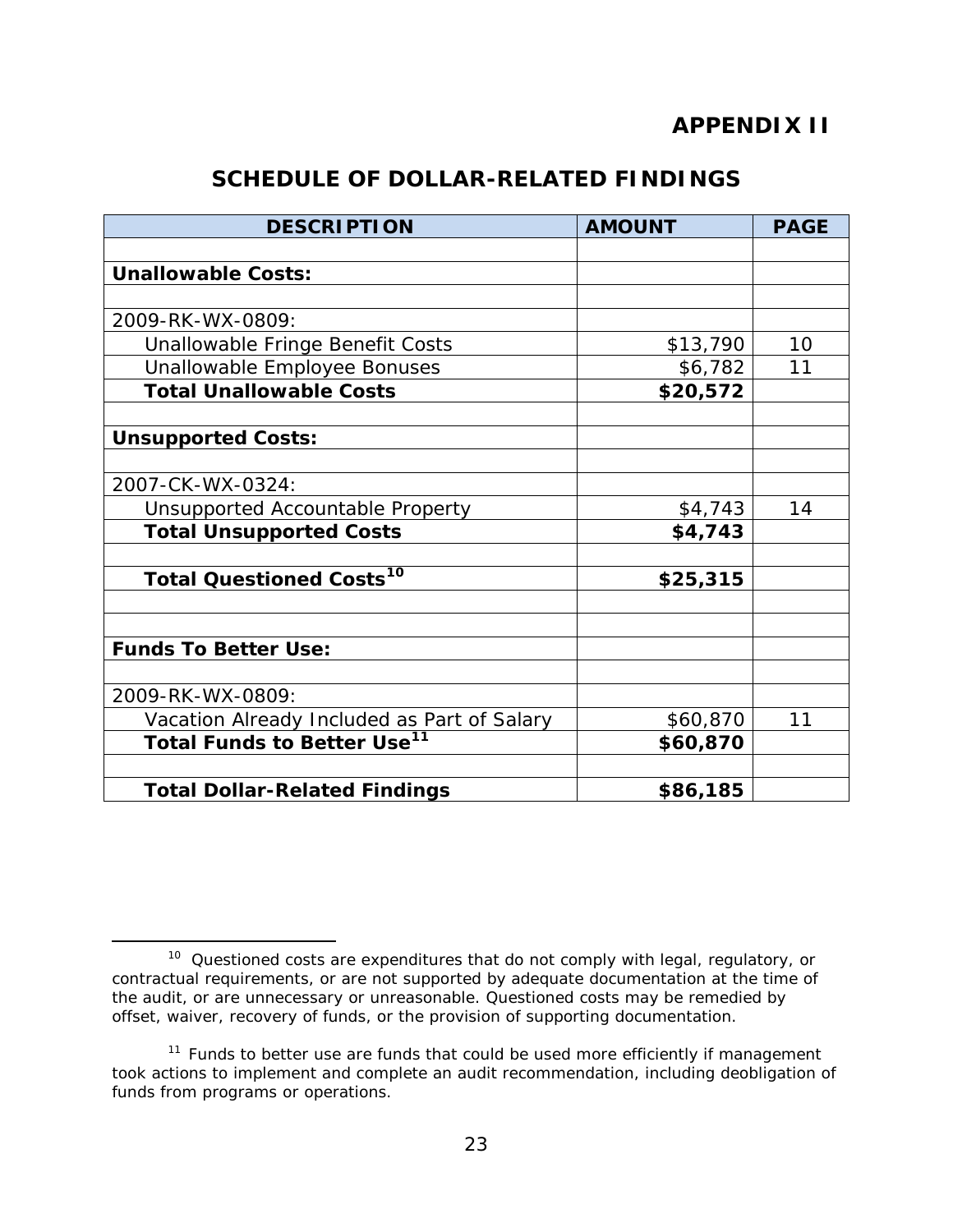# **RESPONSE TO THE DRAFT REPORT OFFICE OF COMMUNITY ORIENTED POLICING SERVICES'**



**U.S. DEPARTMENT OF JUSTICE** U.S. DEPARTMENT OF JUSTICE<br>Office of Community Oriented Policing Services **COPS** Gram Operations Directorate/ Audit Liaison Division 145 N Street, N.E., Washington, DC 20530



#### MEMORANDUM

| To:      | Ferris B. Polk                                                             |
|----------|----------------------------------------------------------------------------|
|          | Regional Audit Manager                                                     |
|          | Office of the Inspector General                                            |
|          | Atlanta Regional Audit Office                                              |
| From:    | Karl W. Bickel (A)                                                         |
| Date:    | September 24, 2012                                                         |
| Subject: | Response to Draft Audit Report and request for closure of Audit            |
|          | Recommendation 7 for the Draft Audit Report dated August 30, 2012, Jackson |
|          | Police Department, Jackson, Tennessee, ORI # TN05701.                      |

This letter serves as COPS' response to the Draft Audit Report dated August 30, 2012, Jackson Police Department, Jackson, Tennessee, ORI # TN05701, regarding COPS CHRP Hiring Grant # 2009-RK-WX-0809 and COPS Meth Grant #2007-CK-WX-0324 as well as a request for the closure of Recommendation 7 of the report.

Recommendation 1- Require the Police Denartment to establish procedures that ensure future grant applications contain accurate information.

#### Status: N/A *(draft recommendation)*

Discussion: The COPS Office agrees that grantees should have well documented policies and procedures that ensure future grant applications contain accurate information. After reviewing your Draft Report, COPS contacted the grantee and it was agreed that the grantee would prepare and submit for OIG review policies and procedures covering accuracy of information contained in future grant applications.

Action Taken: COPS is working with the grantee to develop policies and procedures related to the accuracy of information contained in future grant applications.

Request: Based on the discussion and planned actions, COPS requests resolution of Rrecommendation 1.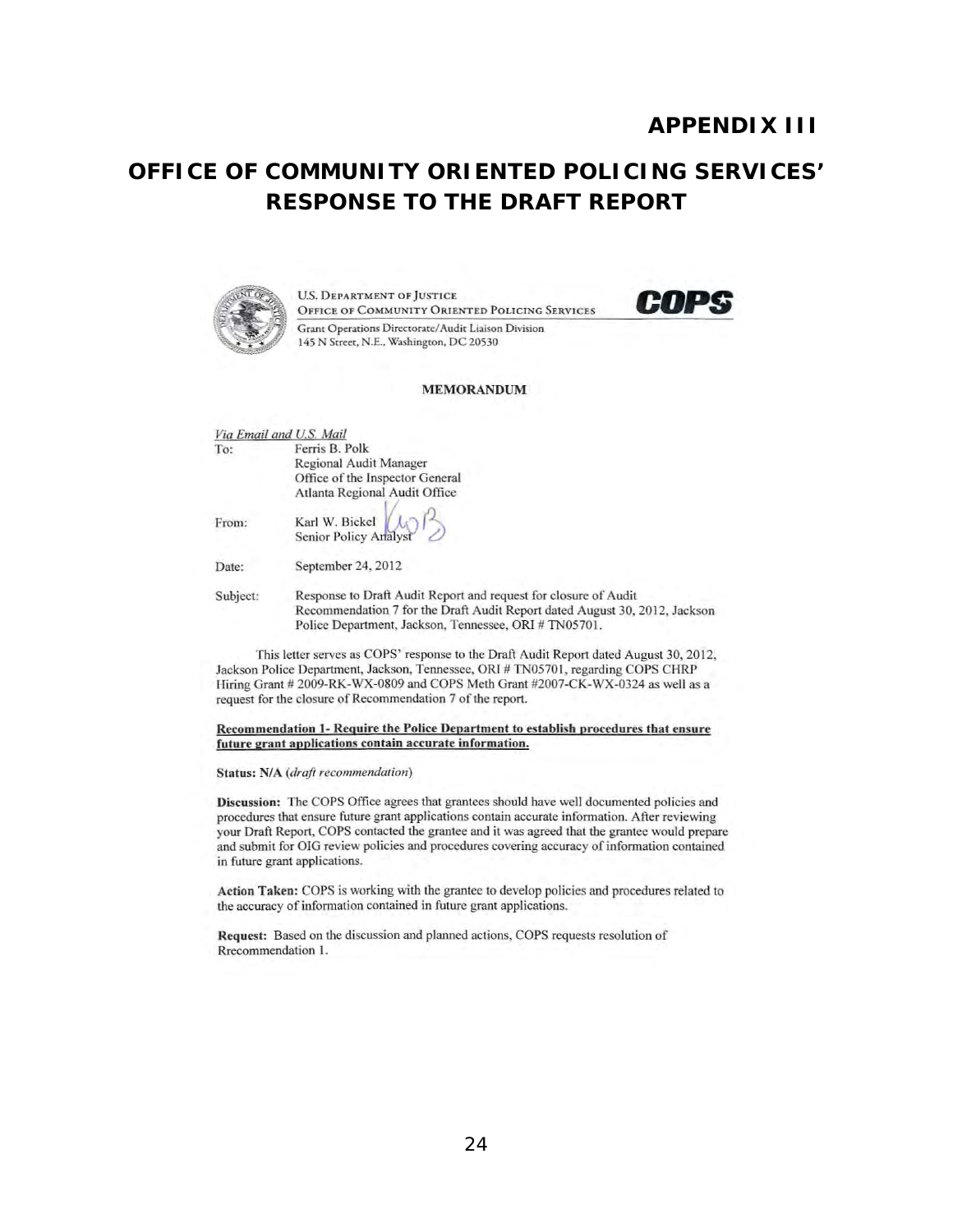Ferris B. Polk, Regional Audit Manager, DIG September 24, 2012 Page 2

#### Recommendation 2- Remedv \$13,790 in excess fringe benefits paid with CHRP grant funds.

#### Status: *N/A (draft recommendation)*

Discussion: COPS agrees that grantees should only charge allowable costs to their grants. After reviewing your Draft Report, COPS contacted the grantee and it was agreed there was an overpayment of \$13,790 in grant funds.

Action Taken: The grantee reduced their drawdown of funds with their July 31, 2012 request for reimbursements by \$13,790. COPS is working with the grantee to secure documentation in support of their action.

Request: Based on the discussion and planned actions, COPS requests resolution of Recommendation 2.

#### Recommendation 3- Require the Police Department to implement procedures that ensure salary and fringe benefit costs are accurately charged to the 2009 CHRP grant.

#### Status: *N/A (draft recommendation)*

Discussion: The COPS Office agrees grantees should have procedures that ensure salary and fringe benefit costs are accurately charged to the 2009 CHRP grant. After reviewing your Draft Report, COPS contacted the grantee and it was agreed that the grantee would prepare and submit for OIG review policies and procedures ensuring salary and fringe benefit costs are accurately charged to the 2009 CHRP grant.

Action Taken: COPS is working with the grantee to develop written procedures that ensure salary and fringe benefit costs are accurately charged to the 2009 CHRP grant.

Request: Based on the discussion and planned actions, COPS requests resolution of Recommendation 3.

#### Recommendation 4- Deohligate \$60,870 in CHRP grant funds for officer vacation that were already included as part of officer salaries.

#### Status: *N/A (draft recommendation)*

Discussion: The COPS Office agrees grantees should not include officer vacation time in botb salaries and fringe benefits. After reviewing your Draft Report, COPS contacted the grantee and The City of Jackson Police Department refutes the recommendation to deobligate payment of \$60,870 in CHRP grant funds for officer vacation. Vacation time is paid time and is included as part of the annual salary. In other words, compensation for vacation time is not over and above the annual salary. Wben an officer uses a vacation/annual day he is paid the same as ifhe actually worked tbe 8 bours for his regular shift. We do not tbink the City should be held accountable for repayment of this \$60,870 as this was part of the annual salary compensation and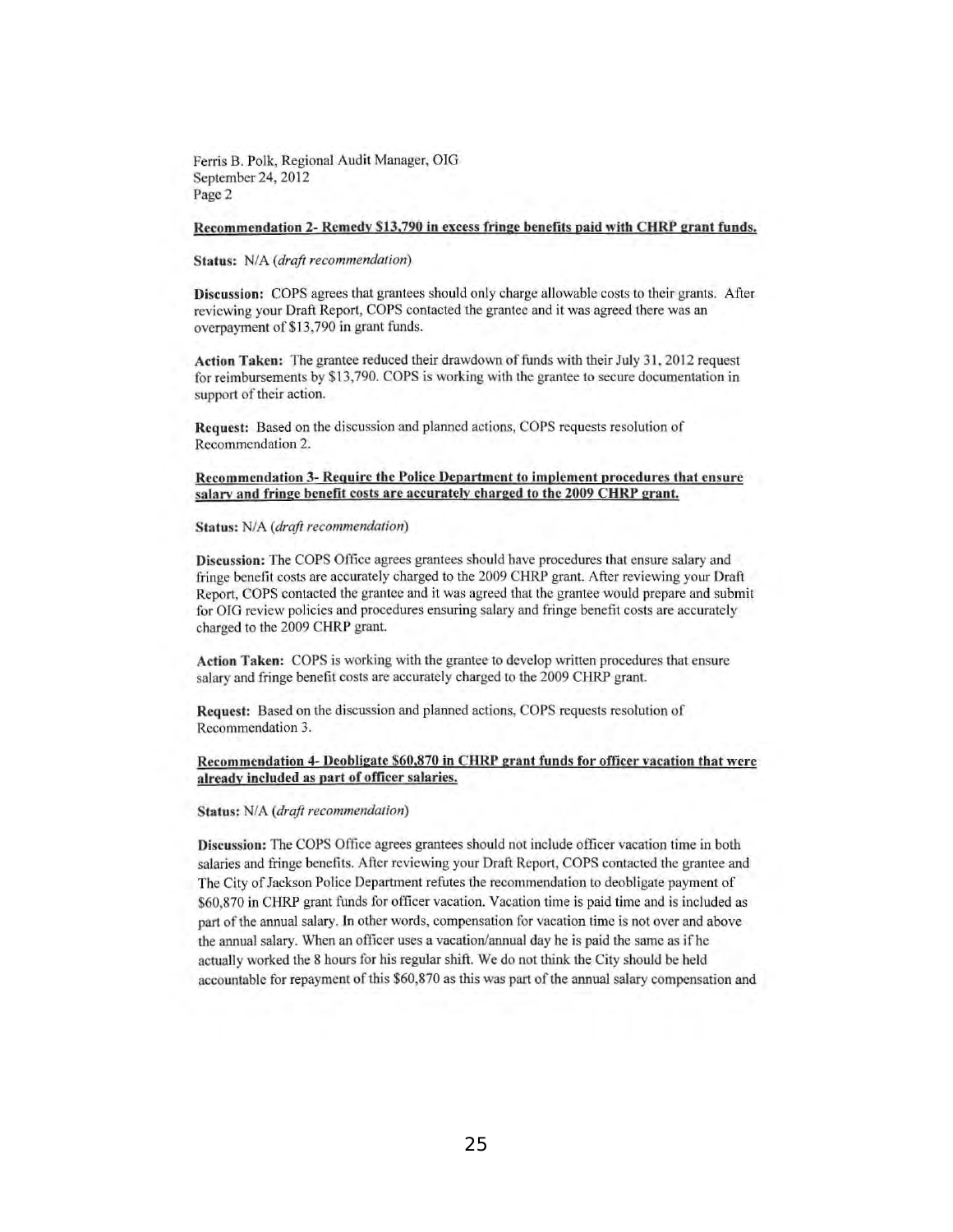Ferris B. Polk, Regional Audit Manager, OIG September 24, 2012 Page 3

not in addition to. An employee is not paid for more than 2080 hours annually and these hours were included as part of the annual pay. A copy of the city employee handbook is attached to show policy on annual/vacation time as well as example of time card for officer under this grant using annual/vacation time.

Action Taken: COPS is working with the grantee to secure additional documentation to support the grantee's position.

Request: Based on the discussion and planned actions, COPS requests resolution of Recommendation 4.

#### Recommendation 5- Remcdy \$6,782 in bonuses and associated fringe benefit costs charged to the CHRP grant.

Status: *N/A (draft recommendation)* 

Discussion: The COPS Office agrees grantees should not include bonuses in grant fringe benefit costs. After reviewing your Draft Report, COPS contacted the grantee and it was agreed that the grantee would repay the grant \$6,782.

Action Taken: The grantee has agreed to reimburse the grant in the amount of \$6,782 and COPS is working with the grantee to have the funds returned to the grant.

Request: Based on the discussion and planned actions, COPS requests resolution of Recommendation 5.

#### Recommendation 6- Remedy \$4,743 in METH grant funds spent on properety items that are unaccounted for.

Status: *N/A (draft recommendation)* 

Discussion: The COPS Office agrees grantees should account for all property items paid for with COPS grant funds. After reviewing your Draft Report, COPS contacted the grantee and it was agreed that the grantee would work with COPS to close this recommendation.

Action Taken: The grantee is working with COPS to close this recommendation and has already developed the attached written procedures to that effect.

Request: Based on the discussion and planned actions, COPS requests resolution of recommendation 6.

Recommendation 7- Require the Police Department to implement procedures to improve its system of records for property items bought with grant funds including where the item is located and whether the item has been disposed of.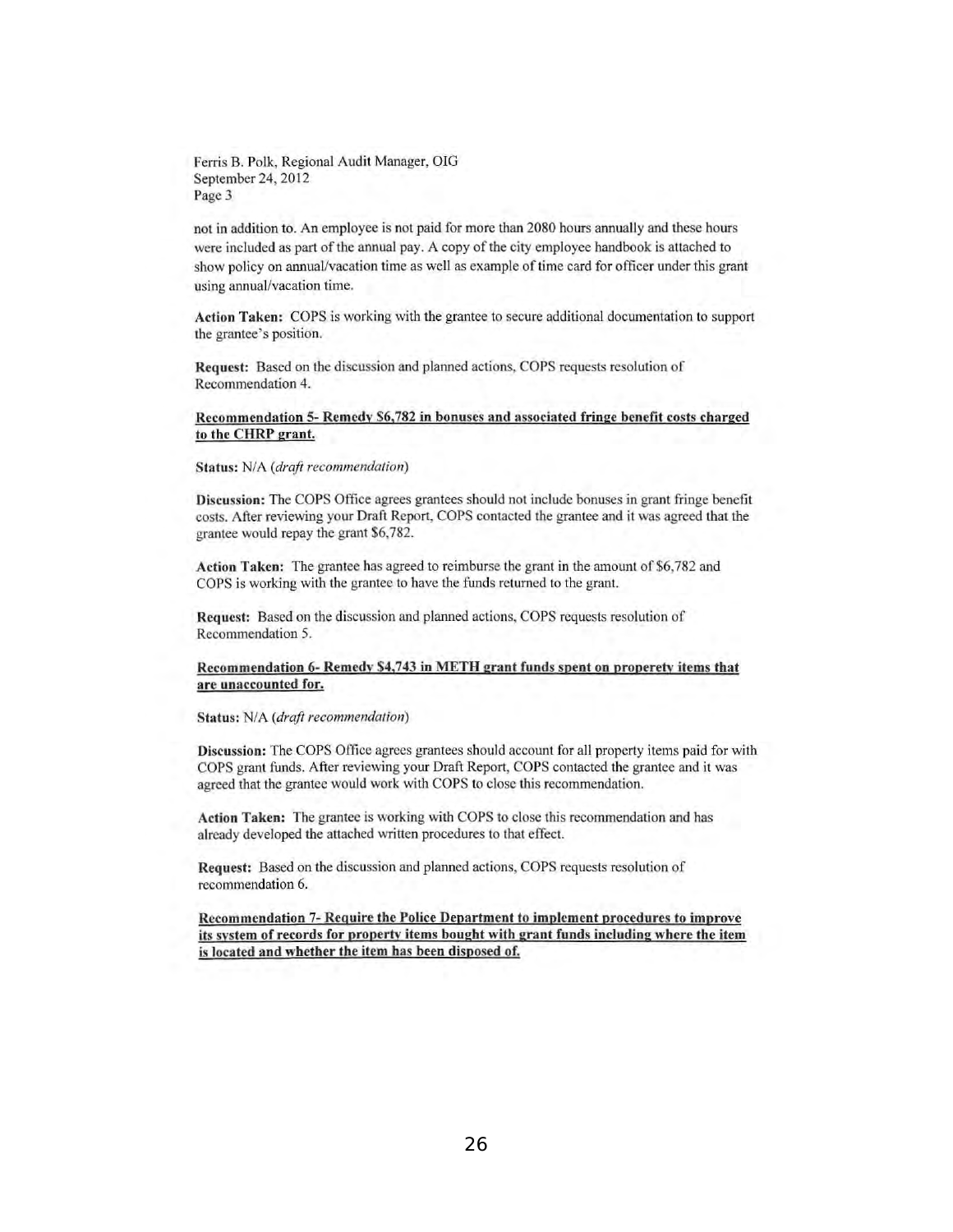Ferris B. Polk, Regional Audit Manager, OIG September 24, 2012 Page 4

Status: *N/A (draft recommendation)* 

Discussion: The COPS Office agrees that grantees should have procedures that ensure the accounting for property items bought with COPS grant funds. After reviewing your Draft Report, COPS contacted the grantee and it was agreed that the grantee would prepare and submit for OIG review policies and procedures ensuring their accounting for property items bought with COPS grant funds.

Action Taken: The grantee has developed the attached written procedures ensuring their accounting for property items bought with COPS grant funds.

Request: Based on documentation submitted by the grantee, COPS requests that this recommendation be closed.

Based on the above discussion and planned actions, COPS considers the subject report resolved and requests written acceptance of this determination from your office. In addition, based on the documentation submitted by the grantee, COPS considers Recommendation 7 of the Draft Audit Report closed as well. We request written acceptance of this determination from your office. Once written acceptance of this determination is received from your office, COPS will notify the grantee of the closure.

Thank you very much for the opportunity to review and respond to this Draft Audit Rreport. If you have any questions regarding this memorandum, please do not hesitate to contact me at (202) 514-5914 or via email at KarI.Bickel@usdoj,gov.

Attachments:

Disposition of Assets Forms (2) Fixed Asset Location Form

ce: Audit Liaison Office *(ALO@usdo;,gov)* 

Nancy Daniels Administrative Assistant Audit Liaison Division

Audit File

Grant files: 2009-RK-WX-0809 2009-CK-WX-0324

ORI#: TN05701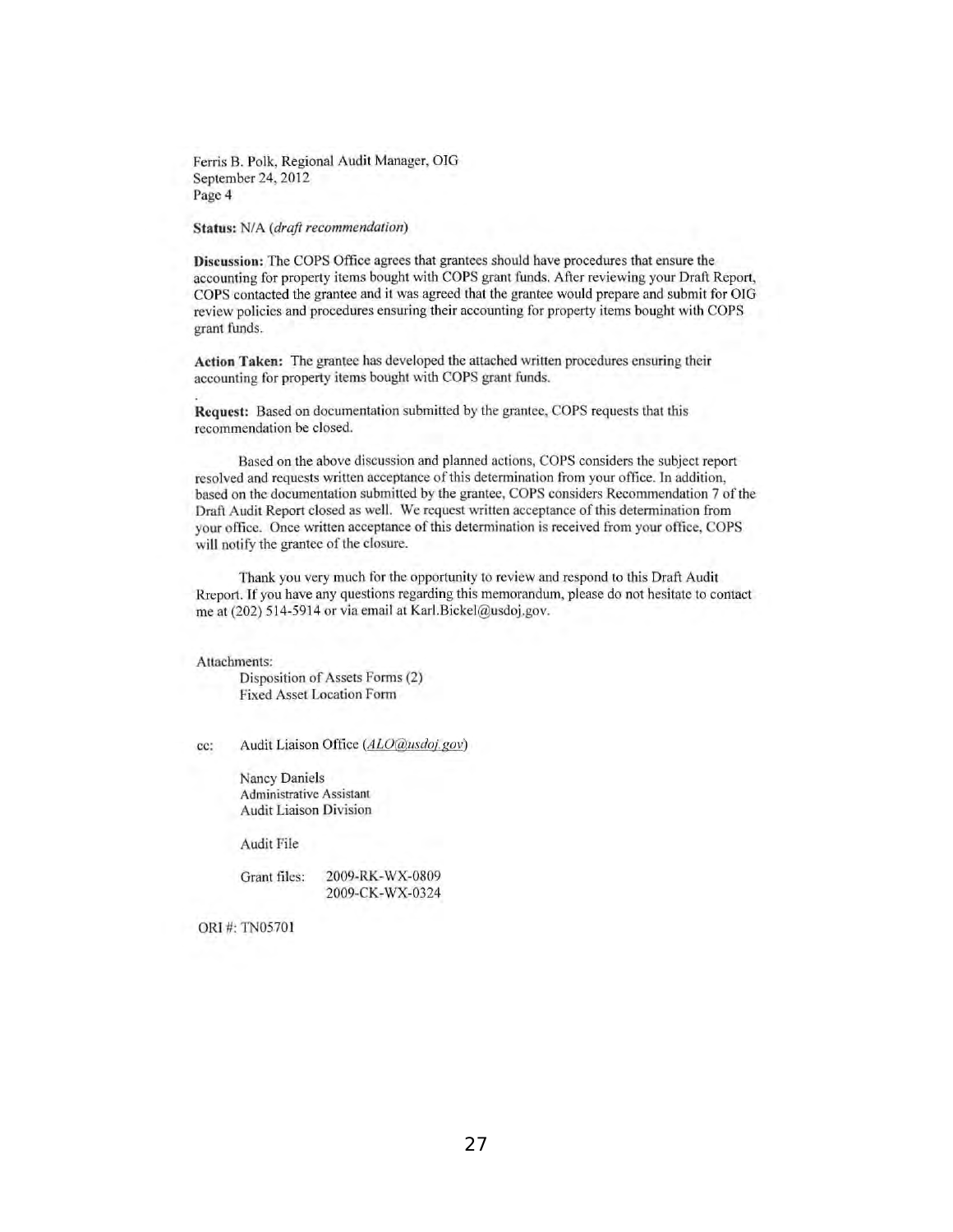# **APPENDIX IV**

# **THE CITY OF JACKSON'S RESPONSE TO THE DRAFT REPORT**

**JERRY GIST, MAYOR** 



**ACCOUNTING DEPARTMENT** 

#### SEPTEMBER 19, 2012

GRANTEE RESPONSE TO US DEPARTMENT OF JUSTICE AND THE COPS OFFICE:

- 1. The City of Jackson Police Department did not intentionally provide inaccurate information. Statistics regarding unemployment rates that were submitted with the original grant document were received from our City Planning Department and were considered estimated unemployment rates for this area. However, Ihe City of Jackson Police Department commits to being more diligent in the future to ensure accuracy of information provided.
- 2. The overpayment of \$13,790 in excess fringe benefits paid with CHRP grant funds was remedied by reducing our drawdown of funds with our July 31, 2012 request for reimbursements. The fringe benefits were in excess due to the salaries of the lateral entry officers' hired being more than the entry level salaries as stated in the grant. This has been noted and has been corrected.
- 3. The City of Jackson Police Department will ensure that al! future charges for salaries and benefits will be accurately charged to the 2009 CHRP grant. Processes have been implemented to review this and ensure compliance.
- 4. The City of Jackson Police Department refutes the recommendation to deobligate payment of \$60,870 in CHRP grant funds for officer vacation. Vacation time is paid time and is included as part of the annual salary. In other words, compensation for vacation time is not over and above the annual salary. When an officer uses a vacation/annual day he is paid the same as if he actually worked the 8 hours for his regular shift. We do not think the City should be held accountable for repayment of this \$60,870 as this was part of the annual salary compensation and not in addition to. An employee is not paid for more than 2080 hours annually and these hours were included as part of the annual pay. A copy of the city employee handbook is attached to show policy on annual/vacation time as well as example of time card for officer under this grant using annual/vacation time.
- 5. The City of Jackson Police Department does acknowledge that bonuses and associated fringe benefits were paid incorrectly from the CHRP grant and is willing to reduce grant proceeds by \$6,782. All city employees received this bonus in December of 2011 per the Mayor's direction and when checks were cut these officers were paid from (he normal

*107* E. *Mlli" Swe/?I. Suite 104 Jacbon. TN 38301 73/-425-8243 FlU 731 -425-92IH*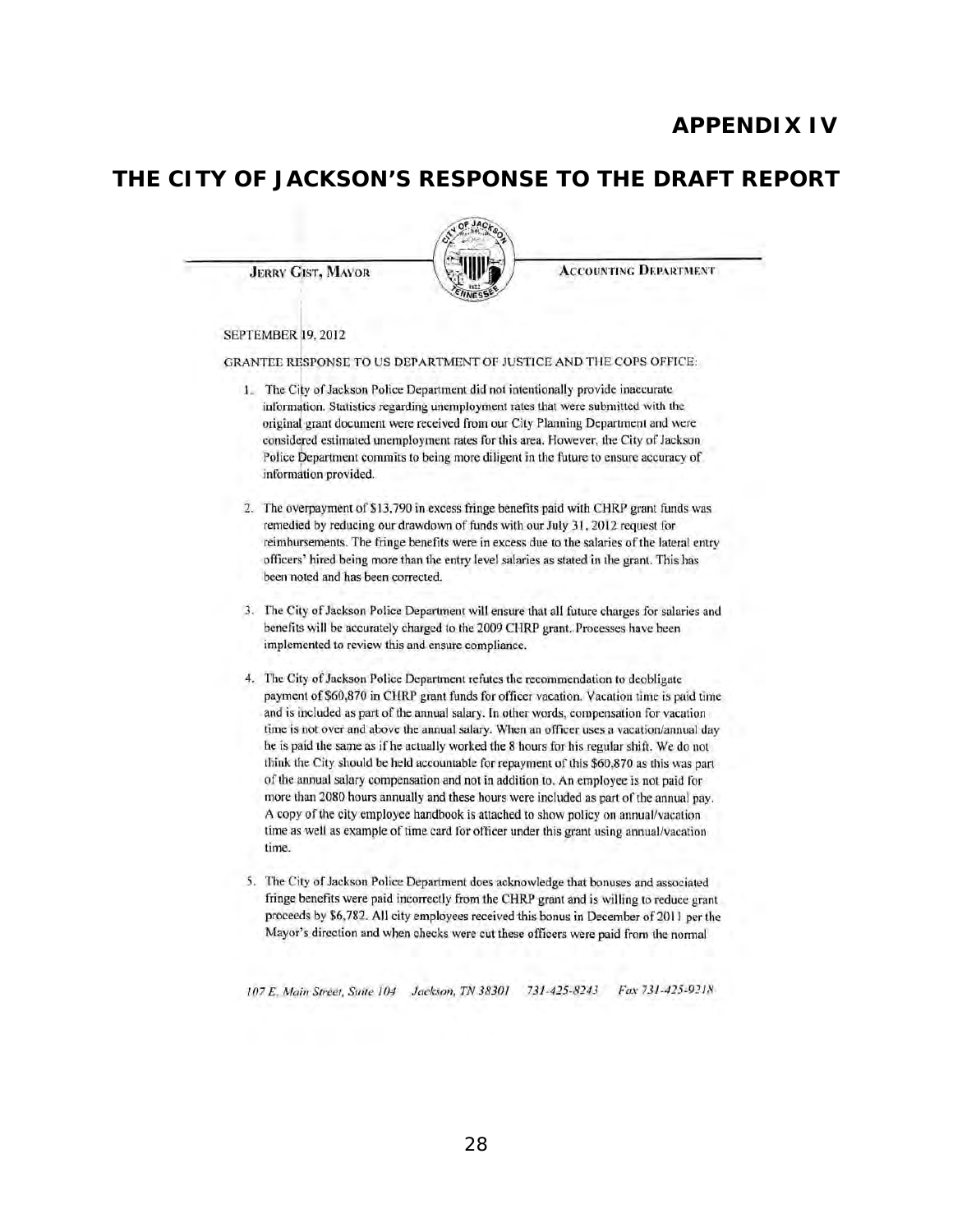account that their salaries were paid from without realizing that this was above and beyond what was allocated by the grant.

- 6. The City of Jackson Police Dcpartment docs acknowledge that property items purchased under the METH grant for \$4,743 could not be located. It is our belief that these were printers and computers that had been disposed of due to end of life cycle or maintenance issucs beyond repair but could not locate proper disposal documentation, An improved process for tracking property items such as these fixed assets has been implemented for purchase, usage, and disposal of all asscts purchased with grant funds. Copy of disposal form is attached.
- 7. Thc City of Jackson Policc Dcpartment has implemcnted improvcd proccdures for thc tracking of property items such as fixed assets being tracked as to where it is being utilized as well as better records for disposal of all assets at end of life cycle. At the time of purchasc, asset tag is assigned with description entered into thc City's fixed assct system. Asset tag along with copy of invoice paid is sent to the Police Department at which time they photocopy this for their files as well as noting who the asset has been assigned to issuing the tag and a copy of the invoice to that unit utilizing the property item. Disposal form is attached.
- 8. While not a recommendation it was noted in the draft of the report that the City of Jackson Police Department did not complete the METH grant project. The report stated that we did not meet the deadline for requesting a second extension of time 10 expend the unspent \$307,885 portion of the grant funds and therefore these were deobligated. We followed the COPS procedures for requesting extensions which stated thai the extension request must be received by the grant end date which in our case was. Following the COPS requirements for grant extension by submitting in August prior to the end date of the grant, we do not feel that these funds should be deobligated. We request that this be reviewed and funds reallocated to the City of Jackson Police Department.

Respectfully submitted,<br>*Aceu 1e0* 

Karen Bcll Finance Director City of Jackson, TN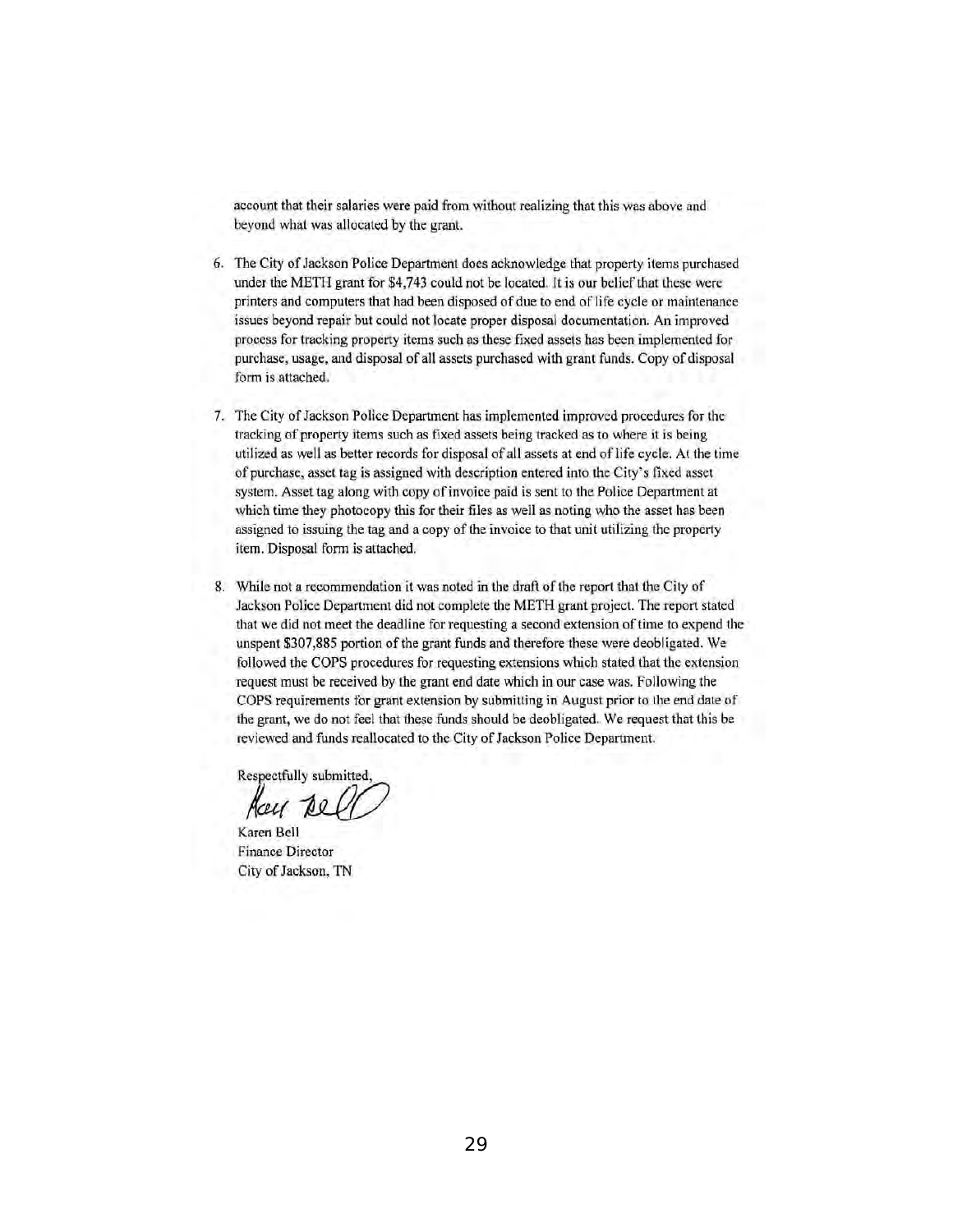# **OFFICE OF THE INSPECTOR GENERAL ANALYSIS AND SUMMARY OF ACTIONS NECESSARY TO CLOSE THE REPORT**

<span id="page-33-0"></span> response is incorporated in Appendix IV. The following provides the OIG The OIG provided a draft audit report to COPS and the City of Jackson. The COPS response is incorporated in Appendix III and the City of Jackson's analysis of the responses and summary of actions necessary to close the report.

#### **Analysis of the City of Jackson Response**

 statements before discussing specific responses to each of our In response to our audit report, the city concurred with all recommendations except Recommendation 4, as discussed below, and discussed the actions it will implement in response to our findings. However, the city also responded to information in our report that did not pertain to our recommendations. We provide the following reply to these recommendations and the actions necessary to resolve or close those recommendations.

In its response, the City of Jackson noted our discussion of its METH grant project not being completed. The city observed that our report states it did not meet the deadline for requesting a second extension of time to expend the grant funds and, consequently, the grant funds were deobligated. The city further states that it believes it met the requirements for requesting a grant extension and it requests that the deobligation decision be reviewed and the deobligated funds be reallocated to the Police Department.

 30 days prior to the end date of the award as required. This appears consistent with a Deputy Chief of Police telling us that on August 12, 2010, August 31, 2010. We report this information to demonstrate COPS' basis for COPS' decision regarding the deobligation. The city's request that the As noted on page 13 of the report, a COPS official told us the METH funds were deobligated because the city did not request a grant extension he requested an extension for the grant, which was due to expire on deobligating the grant funds, and we did not assess the reasonableness of deobligation decision be reviewed and funds be reallocated is a matter beyond the scope of this audit. That decision should be the subject of separate discussion between the city and COPS.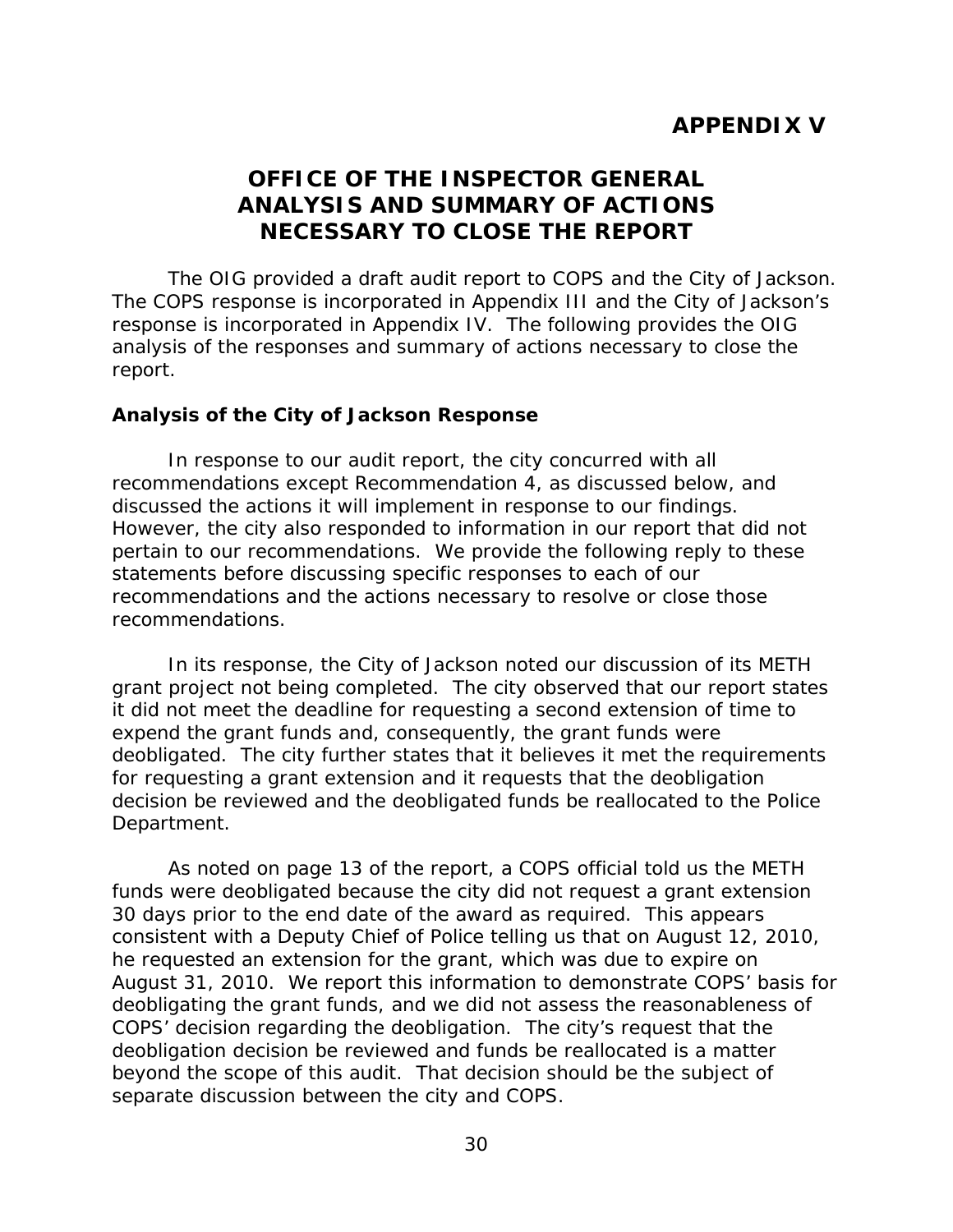## **Summary of Actions Necessary to Resolve and Close the Report:**

**1. Resolved.** COPS concurred with our recommendation that the Police Department establish procedures that ensure future grant applications contain accurate information. COPS stated that it is working with the grantee to develop policies and procedures related to the accuracy of information contained in the future grant applications.

 stated that the Police Department commits to being more diligent in the future to ensure the accuracy of information provided. The City of Jackson also concurred with our recommendation and

 procedures the Police Department implemented to ensure future grant applications contain accurate information. This recommendation can be closed when we receive and review

**2. Resolved.** COPS concurred with our recommendation that it remedy by \$13,790 to remedy the funds and is working with the grantee to \$13,790 in excess fringe benefits paid with CHRP grant funds. COPS stated that the grantee reduced its July 31, 2012, drawdown request secure documentation to support the action.

 stated that the Police Department reduced its July 31, 2012, drawdown by \$13,790. The City of Jackson also concurred with our recommendation and

This recommendation can be closed when we receive and review documentation showing the July 31, 2012, drawdown was \$13,790 less than the CHRP expenditures for the drawdown period.

 **3. Resolved.** COPS concurred with our recommendation that the Police benefit costs are accurately charged to the 2009 CHRP grant. COPS Department should implement procedures that ensure salary and stated that it is working with the grantee to develop written procedures that ensure salary and fringe benefit costs are accurately charged to the grant.

ensure compliance. The City of Jackson also concurred with the recommendation and stated that processes have been implemented to review accuracy and

 benefit costs are accurately charged to the grant. This recommendation can be closed when we receive and review procedures the Police Department implemented to ensure salary and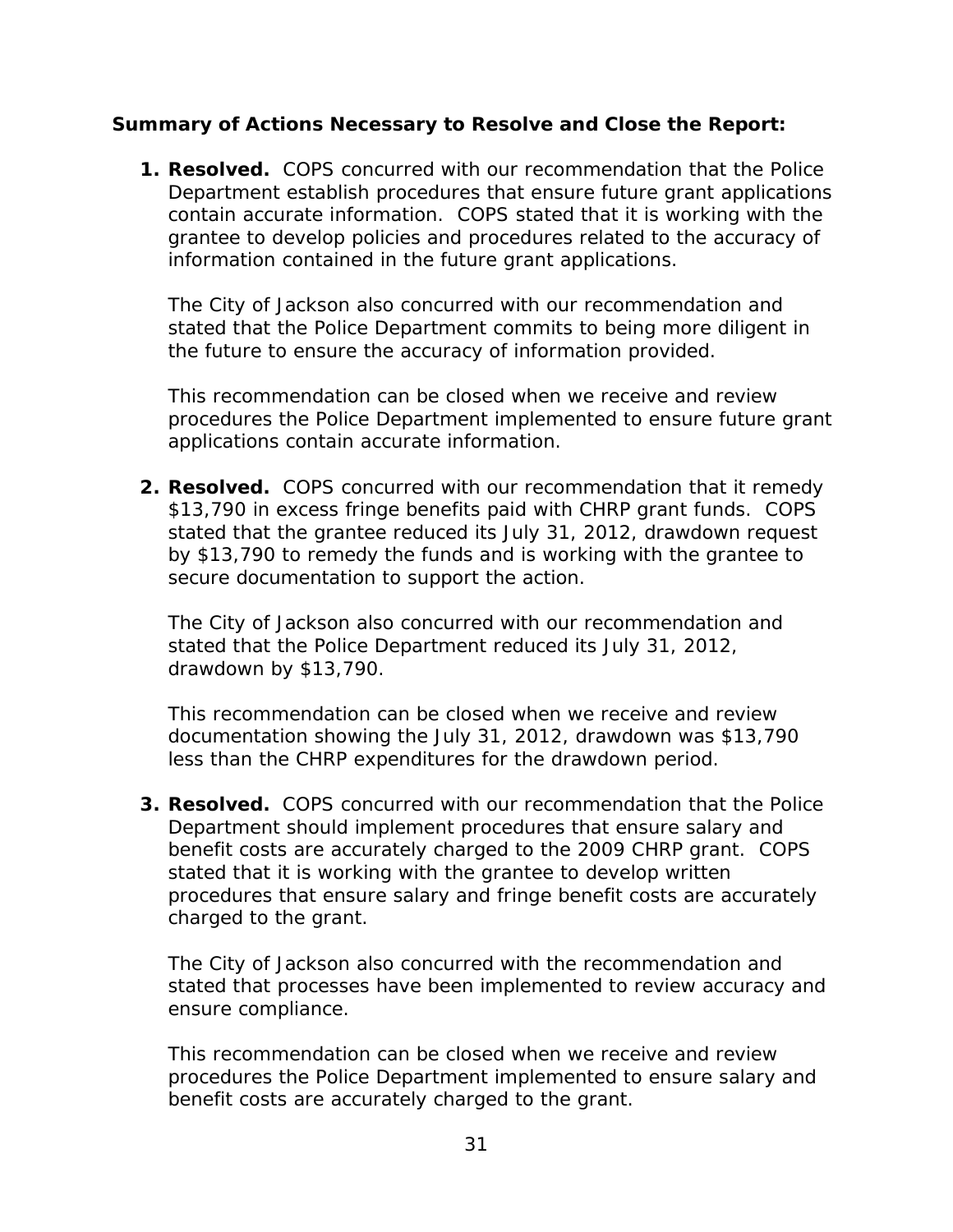**4. Unresolved.** COPS concurred that grantees should not include officer vacation time in both salary and fringe benefits, but did not concur funds for officer vacation that was already included as part of officer salaries. COPS restated as its response the City of Jackson's position noted in the next paragraph. COPS stated that it is working with the with our recommendation that COPS deobligate \$60,870 in CHRP grant grantee to secure additional documentation to support the grantee's position.

 deobligate the payment of \$60,870." The city stated that compensation for vacation time is not over and above the annual salary. It further stated that officers using a vacation day are paid the should not be held accountable for repayment of \$60,870. The City of Jackson stated that it "refutes the recommendation to same as if they worked 8 hours for a regular shift. The city believes it

 costs. As noted on pages 11 and 12, the grant award provided COPS CHRP Final Funding Memorandum issued to the city on However, our recommendation does not require the repayment of any funding for salary and fringe benefits so that vacation costs were included in both salary and fringe benefits. To explain further, the August 5, 2009, noted that the city would be reimbursed for the following approved cost categories.

| Year 1 Salary:                          |         | \$32,700 |
|-----------------------------------------|---------|----------|
|                                         |         |          |
| Year 1 Fringe Benefits:                 |         |          |
| <b>Social Security</b>                  | \$2,027 |          |
| Medicare                                | \$474   |          |
| <b>Health Insurance</b>                 | \$4,030 |          |
| Life Insurance                          | \$858   |          |
| Vacation                                | \$1,886 |          |
| <b>Retirement Pension</b>               | \$6,154 |          |
| <b>Subtotal Fringe Benefits</b>         |         | \$15,429 |
|                                         |         |          |
| Total Year 1 Salary and Fringe Benefits |         | \$48,129 |

 approved salary amount. However, we do not say that the city double As shown in this table, the approved fringe benefits included separate costs for vacation even though those costs were covered in the claimed these costs for reimbursement and we recognize that the city did not do so. The problem is that the grant award for 10 officers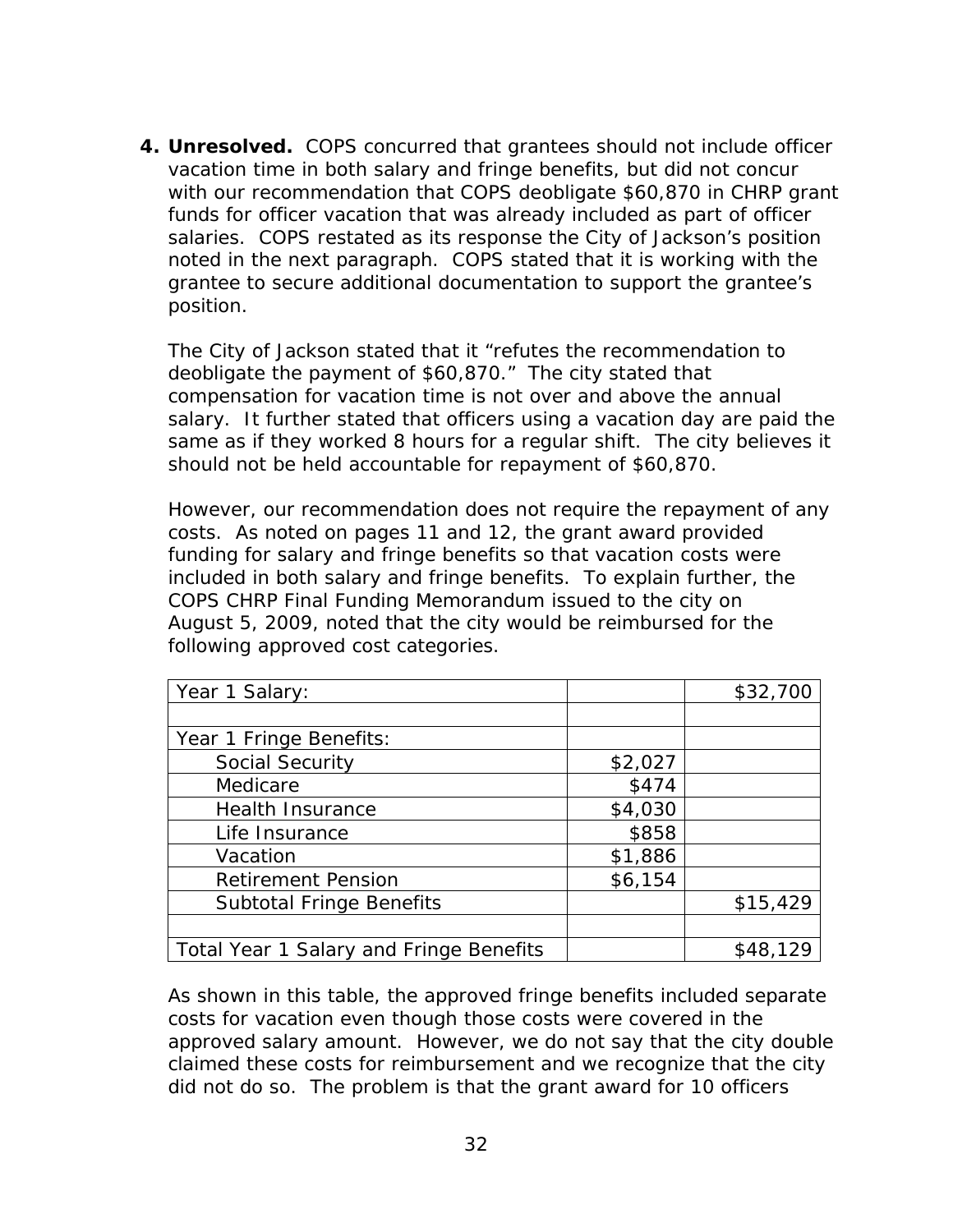included a total of \$60,870 in vacation costs that the city may not claim for reimbursement because those costs are covered in the salary costs that the city does claim. Consequently, the total grant award amount needs to be reduced by \$60,870, and that is accomplished by COPS deobligating that amount from the total grant award. Because the city could not claim those costs, this action results in no loss of funding for the city.

 We understand that vacation is included as salary. However, we identified that the approved budget included vacation time as a recommendation remains unchanged. separate line item in fringe benefits as well. As a result, the grantee received an award that was based on documentation that included vacation compensation in both salary and benefit calculations. The Jackson Police Department was awarded \$60,870 in vacation as a fringe benefit cost that was already included in salary. Our

This recommendation is unresolved because COPS does not agree that \$60,870 in excess awarded vacation costs should be deobligated. The recommendation can be resolved when COPS agrees that \$60,870 in grant funding should be deobligated and closed when we receive and review documentation that the deobligation has been accomplished.

 **5. Resolved.** COPS concurred with our recommendation that it remedy that the grantee has agreed to reimburse the CHRP grant in the \$6,782 in bonuses and associated fringe benefits. COPS explained amount of \$6,782.

 stated it is willing to reduce CHRP grant proceeds by \$6,782. The City of Jackson also concurred with our recommendation and

This recommendation can be closed when we receive and review documentation that the \$6,782 in CHRP funds has been remedied.

 **6. Resolved.** COPS concurred with our recommendation that it remedy \$4,743 in METH grant funds spent on property that is unaccounted for.<br>COPS stated that it is working with the grantee to close this COPS stated that it is working with the grantee to close this recommendation.

 been disposed of, but it could not locate proper disposal documentation. The City of Jackson also concurred with this recommendation. It stated that it believes the items were printers and computers that had documentation.<br>33